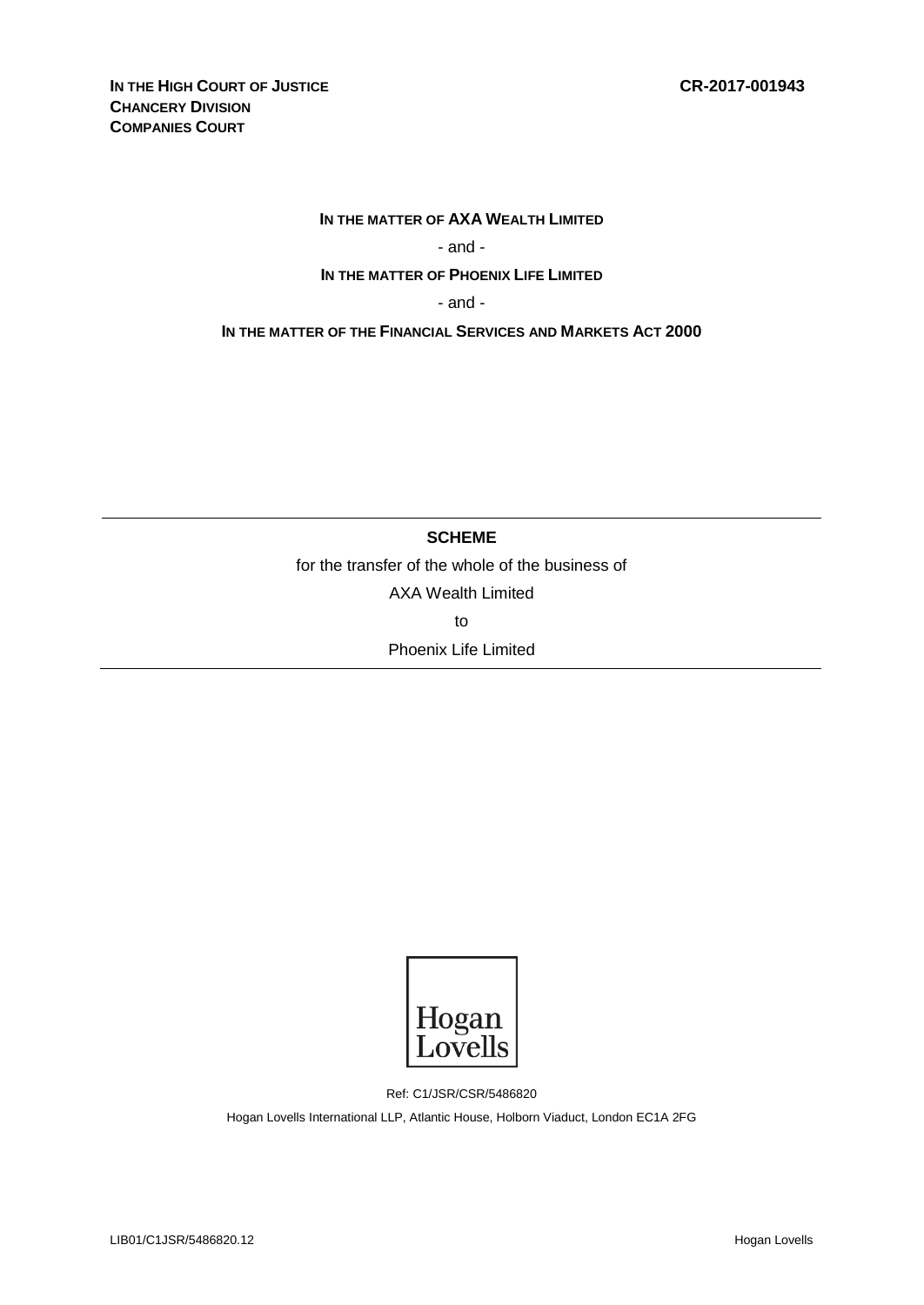| <b>CLAUSE</b>                                                     |                                                                       | <b>PAGE</b> |
|-------------------------------------------------------------------|-----------------------------------------------------------------------|-------------|
|                                                                   | <b>PART A - DEFINITIONS AND INTERPRETATION</b>                        | 1           |
| 1.                                                                | <b>DEFINITIONS AND INTERPRETATION</b>                                 | 1           |
| <b>PART B - INTRODUCTION</b>                                      |                                                                       | 11          |
| 2.                                                                | <b>INTRODUCTION</b>                                                   | 11          |
| <b>PART C - TRANSFER</b>                                          |                                                                       | 12          |
| 3.                                                                | <b>TRANSFER OF BUSINESS</b>                                           | 12          |
| 4.                                                                | <b>CONTINUITY OF PROCEEDINGS</b>                                      | 13          |
| 5.                                                                | <b>RIGHTS AND OBLIGATIONS IN RELATION TO THE TRANSFERRED BUSINESS</b> | 13          |
| 6.                                                                | <b>EXCLUDED POLICIES</b>                                              | 15          |
| 7.                                                                | PREMIUMS, MANDATES AND OTHER PAYMENTS                                 | 16          |
| 8.                                                                | <b>DECLARATION OF TRUST BY AWL</b>                                    | 17          |
| 9.                                                                | <b>INDEMNITIES IN FAVOUR OF AWL</b>                                   | 17          |
| 10.                                                               | <b>PENSION SCHEMES</b>                                                | 18          |
| <b>PART D - FUND STRUCTURE</b>                                    |                                                                       | 19          |
| 11.                                                               | <b>PURPOSE OF ALLOCATIONS</b>                                         | 19          |
| 12.                                                               | <b>ALLOCATION OF POLICIES</b>                                         | 19          |
| 13.                                                               | <b>ALLOCATION OF ASSETS</b>                                           | 19          |
| 14.                                                               | <b>ALLOCATION OF LIABILITIES</b>                                      | 19          |
| 15.                                                               | <b>LINKED FUNDS</b>                                                   | 20          |
| <b>PART E - OPERATION OF THE PHOENIX LONG-TERM INSURANCE FUND</b> |                                                                       | 21          |
| 16.                                                               | <b>OPERATION OF THE EXISTING PHOENIX SCHEMES</b>                      | 21          |
| 17.                                                               | <b>MAINTENANCE OF PHOENIX SUB-FUNDS</b>                               | 21          |
| 18.                                                               | <b>MERGER AND CLOSURE OF FORMER AWL LINKED FUNDS</b>                  | 21          |
| 19.                                                               | <b>CONTINUITY WITH PREVIOUS SCHEMES</b>                               | 22          |
| 20.                                                               | <b>DELAY IN ALLOCATIONS TO THE FUNDS</b>                              | 22          |
| <b>PART F - MISCELLANEOUS PROVISIONS</b>                          |                                                                       | 23          |
| 21.                                                               | <b>TRANSFER DATE</b>                                                  | 23          |
| 22.                                                               | <b>COSTS AND EXPENSES</b>                                             | 23          |
| 23.                                                               | <b>MODIFICATION OR ADDITIONS</b>                                      | 23          |
| 24                                                                | <b>EVIDENCE OF TRANSFER</b>                                           | 24          |
| 25.                                                               | <b>THIRD PARTY RIGHTS</b>                                             | 24          |
| 26.                                                               | <b>GOVERNING LAW</b>                                                  | 24          |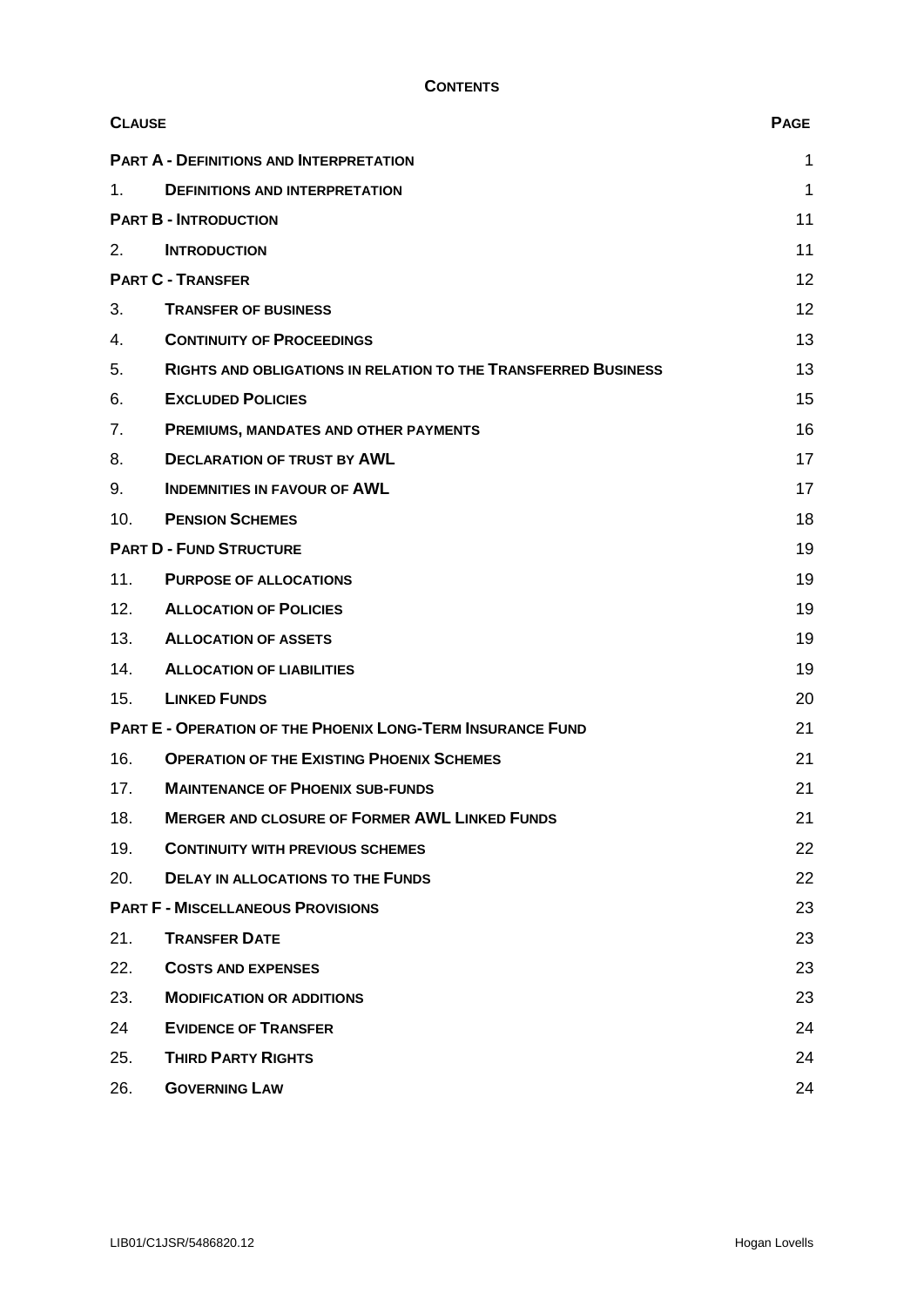#### **PART A - DEFINITIONS AND INTERPRETATION**

#### 1. **DEFINITIONS AND INTERPRETATION**

1.1 In this Scheme, unless the subject or context requires otherwise, the following expressions bear the meanings respectively set opposite them:

"**Actuary**" means the person approved to perform the "Chief Actuary function" on behalf of an insurer in accordance with the Insurance – Senior Insurance Managers Functions part of the PRA Rulebook;

"**Aviva LPUK"** means Aviva Life & Pensions UK Limited, a company incorporated in England and Wales with registered number 3253947 whose registered office is at Wellington Road, York, YO90 1WR, to which certain assets, liabilities and business of WLUK were transferred pursuant to schemes which became effective on 28 December 2013 (transferring such business from WLUK to FLP) and [1 October 2017] (transferring such business from FLP to Aviva Life & Pensions UK Limited), including certain rights under the AWL-WLUK Scheme for WLUK to be consulted in relation to changes to AWL's Linked Funds that affect the business of WLUK or any of its policyholders;

"**AWL**" means AXA Wealth Limited, a company incorporated in England and Wales with registered number 1225468 whose registered office is at 1 Wythall Green Way, Wythall, Birmingham, B47 6WG;

"**AWL-FLC Scheme**" means the scheme approved by order of the Court dated 14 October 2011, providing for the transfer to AWL of certain Long-Term Insurance Business of FLC;

# "**AWL Pension Schemes**" means:

- (a) the Wealth Personal Pension Scheme A set up by a trust deed and rules dated 1 June 2015 and amended by a deed of removal and appointment dated 1 June 2015 and a deed of amendment dated 6 September 2016; and
- (b) the Wealth Personal Pension Scheme B set up by a trust deed and rules dated 1 June 2015 and amended by a deed of removal and appointment dated 1 June 2015 and a deed of amendment dated 6 September 2016;

"**AWL Shareholders' Fund**" means the Shareholders' Fund of AWL;

"**AWL-WLUK Scheme**" means the scheme approved by order of the Court dated 15 September 2011, providing for the transfer of certain Long-Term Insurance Business between AWL and WLUK;

"**Capital Resources Requirements**" means, as at the Transfer Date, the higher of:

- (a) the technical provisions and own funds which AWL is required to hold in accordance with the requirements of the Technical Provisions, Own Funds, Solvency Capital Requirements – General Provisions, Solvency Capital Requirement – Standard Formula, Solvency Capital Requirement – Internal Models and Minimum Capital Requirement parts of the PRA Rulebook (in each case as applicable to AWL); and
- (b) the amount determined by the governing body of AWL in accordance with its capital policy;

"**Court**" means the High Court of Justice in England and Wales;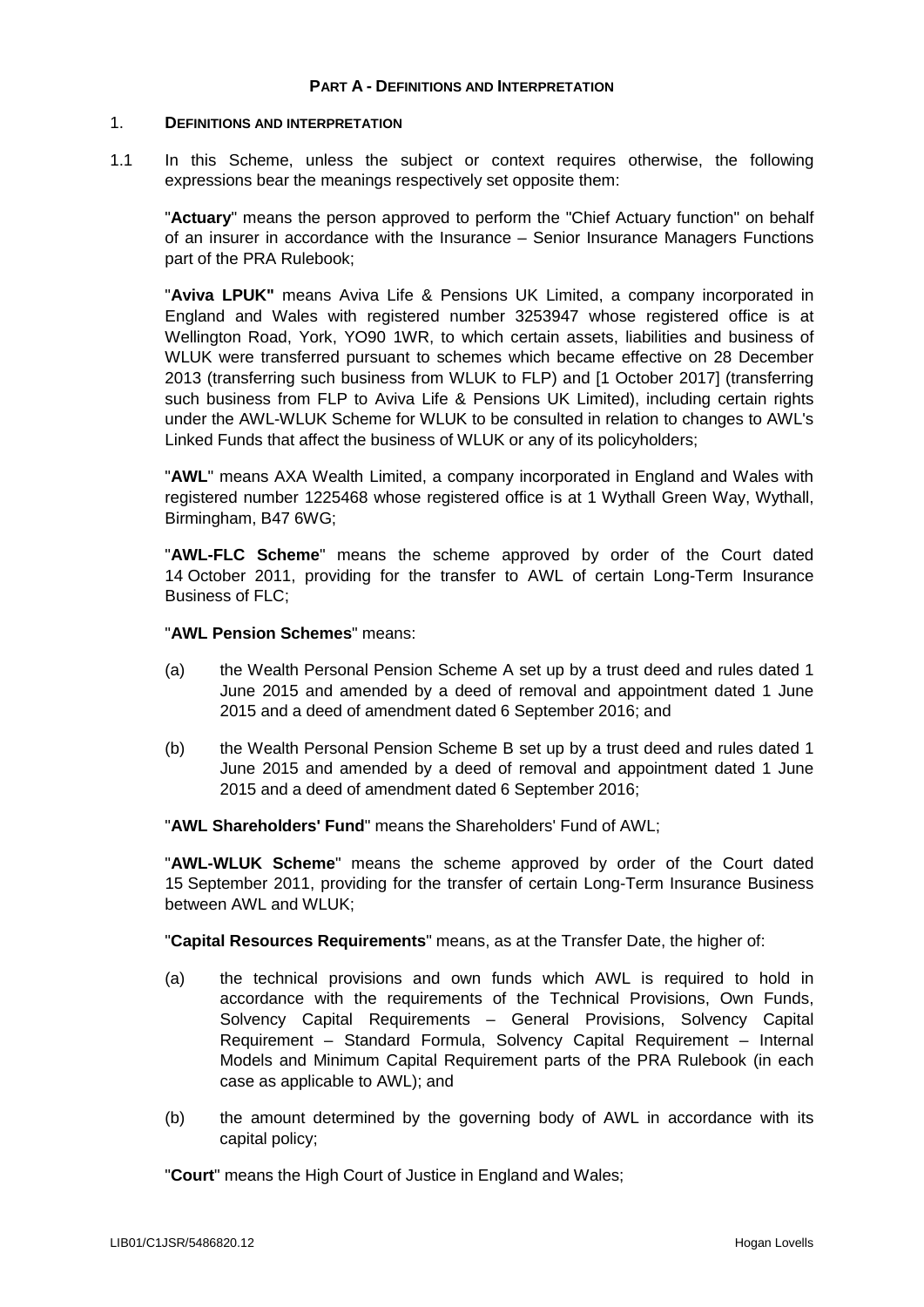"**CRR Amount**" means such amount of assets as the board of AWL, having obtained appropriate actuarial advice, shall determine as sufficient to ensure that AWL is able to meet its Capital Resources Requirements immediately following the Transfer Date;

"**Effective Date**" means 23.59 BST on 30 September 2017, except where it relates to the transfer of (i) any asset falling within paragraph (b) of the definition of Transferred Assets or (ii) any liability falling within paragraph (b) of the definition of Transferred Liabilities, in which case the Effective Date shall be the date on which that Transferred Asset or Transferred Liability came into the ownership of, or became attributable to, AWL;

"**Encumbrance**" means any mortgage, charge (fixed or floating), pledge, lien, option, right to acquire, right of pre-emption, assignment by way of security or trust arrangement for the purpose of providing security or other security interest of any kind (including any retention arrangement), or any agreement to create any of the foregoing;

"**Excluded Policies**" means Policies of AWL under which any liability remains unsatisfied or outstanding at the Transfer Date:

- (a) which were concluded, for the purposes of paragraph 1(2A) of Schedule 12 to FSMA, in an EEA State other than the United Kingdom and the appropriate Regulator has not prior to the making of the Order by which the Court sanctions this Scheme provided the certificate referred to in paragraph 3A of Schedule 12 to FSMA with respect to the relevant EEA State;
- (b) which are not otherwise capable of being transferred pursuant to section 111 of FSMA at the Transfer Date; or
- (c) which are Guernsey Policies (to the extent that, and for so long only as, the Guernsey Scheme has not yet received the requisite court approval and become operative in accordance with its terms),

and any further Policy issued by AWL pursuant to the exercise of any right or option under such a Policy;

"**Excluded Policies Reassurance Arrangement**" means a reassurance arrangement implemented in respect of Excluded Policies pursuant to and in accordance with paragraph [6.1;](#page-16-0)

"**Existing AWL Schemes**" means the AWL-FLC Scheme and the AWL-WLUK Scheme;

"**Existing Phoenix Schemes**" means the Phoenix 2009 Scheme, the Phoenix 2011 Scheme and the Phoenix 2012 Scheme;

"**Financial Ombudsman Service**" means the scheme provided under Part XVI of FSMA (The Ombudsman Scheme) under which certain disputes may be resolved by an independent [person;](https://www.handbook.fca.org.uk/handbook/glossary/G869.html)

"**FLC**" means Friends Life Company Limited, a company incorporated in England and Wales with registered number 3291349 whose registered office is at Pixham End, Dorking, Surrey, RH4 1QA;

"**FLP**" means Friends Life and Pensions Limited, a company incorporated in England and Wales with registered number 475201 whose registered office is at Pixham End, Dorking, Surrey, RH4 1QA;

"**Former AWL Linked Fund**" means any Linked Fund established by Phoenix: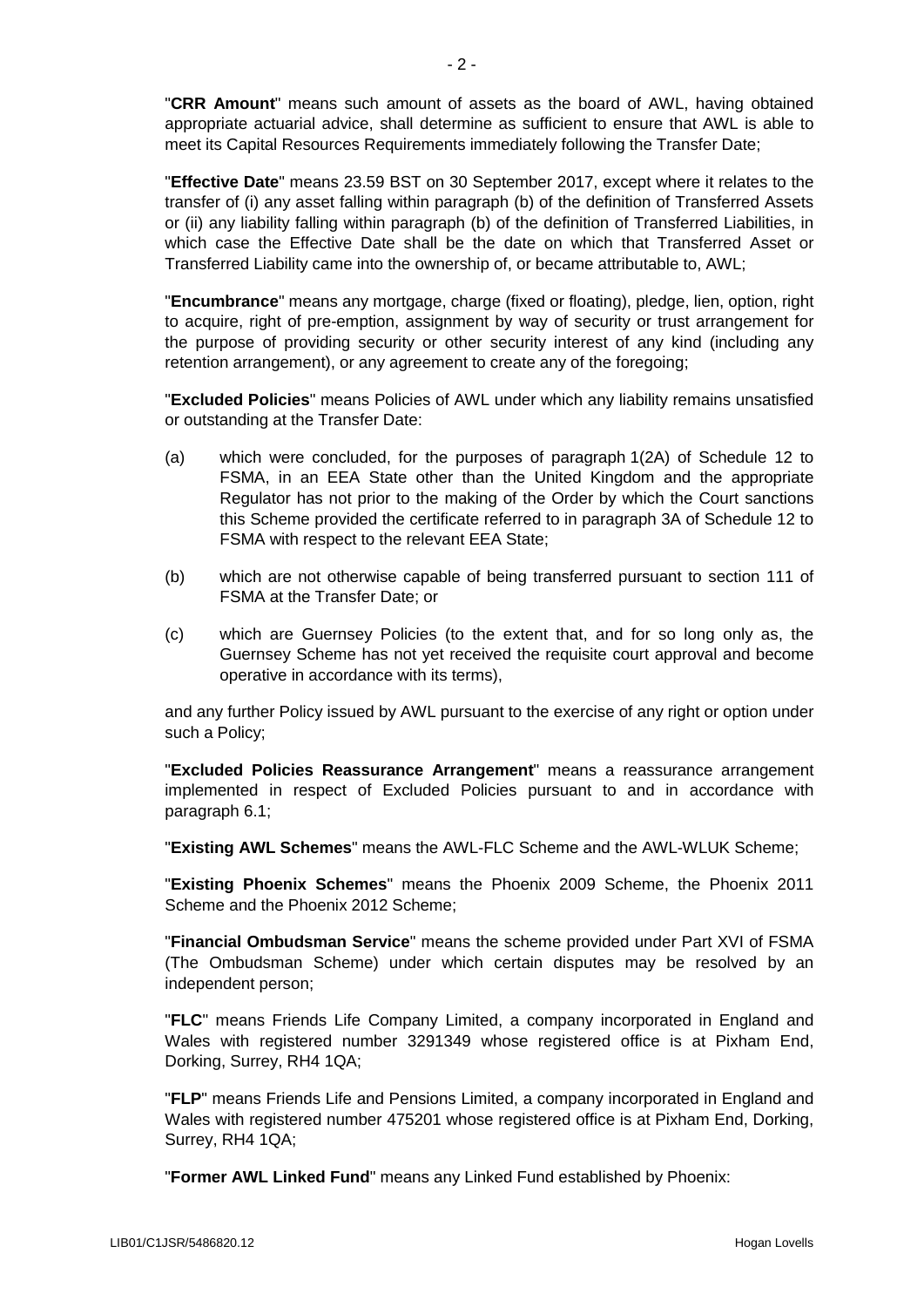- (a) pursuant to paragraph [15](#page-21-0) to receive the property and associated liabilities comprised in each linked fund of AWL immediately prior to the Transfer Date;
- (b) in connection with the amalgamation or division of a Linked Fund pursuant to paragraph [18.2;](#page-22-0) or
- (c) at any time following the Transfer Date as a new Linked Fund for its Corporate Trustee Investment Plan business;

"**FSMA**" means the Financial Services and Markets Act 2000;

"**Fund**" means (as the context requires) the Non-Profit Fund, a WP Fund, any other subfund of the Phoenix Long-Term Insurance Fund established in accordance with this Scheme or the Existing Phoenix Schemes, or the Phoenix Shareholders' Fund;

"**Group**" means, in relation to AWL or Phoenix:

- (a) AWL or Phoenix, as applicable;
- (b) its holding companies from time to time;
- (c) its subsidiaries from time to time; and
- (d) the subsidiaries from time to time of any such holding company;

"**Guernsey Business**" means the long-term business (as such expression is interpreted for the purpose of the Insurance Business (Bailiwick of Guernsey) Law 2002) of AWL at the Guernsey Transfer Date, the transfer of which to Phoenix requires the sanction of the Guernsey Court pursuant to section 44(1) of the Insurance Business (Bailiwick of Guernsey) Law, 2002;

"**Guernsey Court**" means the Royal Court of Guernsey;

"**Guernsey Effective Date**" has the meaning given in the Guernsey Scheme;

"**Guernsey Order**" means an order of the Guernsey Court sanctioning the Guernsey Scheme;

"**Guernsey Policy**" means a Policy of AWL under which any liability remains unsatisfied at the Guernsey Transfer Date which forms part of the Guernsey Business;

"**Guernsey Scheme**" means a scheme of transfer in respect of the Guernsey Policies pursuant to section 44(1) of the Insurance Business (Bailiwick of Guernsey) Law, 2002;

"**Guernsey Transfer Date**" means the time and date on which the Guernsey Scheme becomes operative in accordance with its terms;

"**Linked Fund**" means an internal linked fund maintained by AWL prior to the Transfer Date or by Phoenix prior to or following the Transfer Date for the purpose of calculating benefits payable under Linked Policies (including such a fund maintained for the purpose of calculating benefits linked to the value of external unit trusts);

"**Linked Policies**" means Policies under which the benefits are wholly or partly to be determined by reference to the value of, or the income from, property of any description (whether or not specified in the Policies) or by reference to fluctuations in, or in an index of, the value of property of any description (whether or not so specified);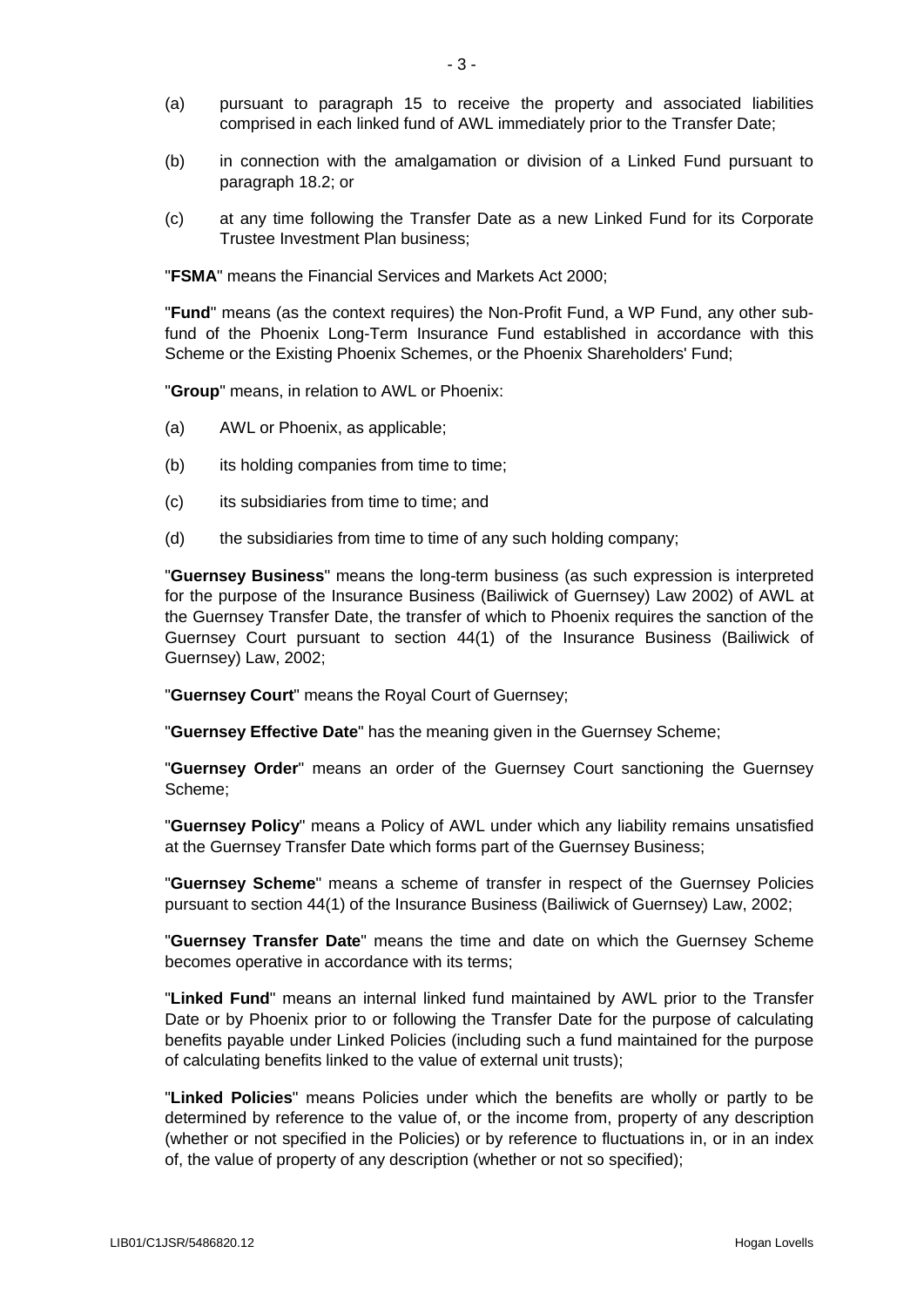"**Long-Term Insurance Business**" means the business of effecting or carrying out longterm insurance contracts as principal, being contracts falling within Part II of Schedule 1 to the RAO;

"**Long-Term Insurance Fund**" means the fund maintained for accounting purposes by AWL or Phoenix (as the context requires) comprising all of the assets identified to cover its long-term insurance liabilities;

"**Mis-selling Liabilities**" means any liabilities, losses, costs and/or expenses (whether incurred as a result of any agreed settlement or compromise (including any ex gratia payment) or otherwise and including the costs of investigating, dealing with, challenging or defending any matter from time to time) in respect of the promotion, marketing, arrangement or sale of any Transferred Policies (or any policies or options whose proceeds were used, wholly or in part, to pay the premium for a Transferred Policy) by or on behalf of AWL (including advice provided by or on behalf of AWL and whether in written, electronic or other form), including liabilities, losses, costs and/or expenses arising from:

- (a) any complaint, claim, legal action or proceedings (including arbitration, mediation or any other dispute resolution procedure) brought against AWL by or on behalf of any person or group of persons, including pursuant to the Financial Ombudsman Service or any successor thereto or replacement thereof;
- (b) AWL complying with (or failing to comply with) applicable law or with rules, regulations, directions, guidance or industry practice (whether formal or informal) set by or given by any regulatory authority; or
- (c) any penalty or fine levied, or which results from or arises in connection with any disciplinary action undertaken, by any regulatory authority;

"**Non-Profit Fund**" means the fund bearing the name "Non-Profit Fund" within the Phoenix Long-Term Insurance Fund, which is maintained for accounting purposes to identify Long-Term Insurance Business which is shareholder-backed business and is not allocated to the WP Funds;

"**Order**" means an order made by the Court pursuant to section 111 of FSMA sanctioning this Scheme and any order (including any subsequent order) in relation to this Scheme made by the Court pursuant to section 112 of FSMA;

"**Phoenix**" means Phoenix Life Limited, a company incorporated in England and Wales with registered number 1016269 whose registered office is at 1 Wythall Green Way, Wythall, Birmingham, B47 6WG;

"**Phoenix 2009 Scheme**" means the scheme approved by order of the Court dated 30 January 2009, providing for the transfer to Phoenix of certain business of Scottish Mutual Assurance Limited and Scottish Provident Limited and providing for the management of the Phoenix Long-Term Insurance Fund;

"**Phoenix 2011 Scheme**" means the scheme approved by order of the Court dated 11 February 2011, providing for the transfer to Phoenix of the business of Phoenix & London Assurance Limited;

"**Phoenix 2012 Scheme**" means the scheme approved by order of the Court dated 28 March 2012, providing for the transfer to Phoenix of certain business of NPI Limited and National Provident Life Limited;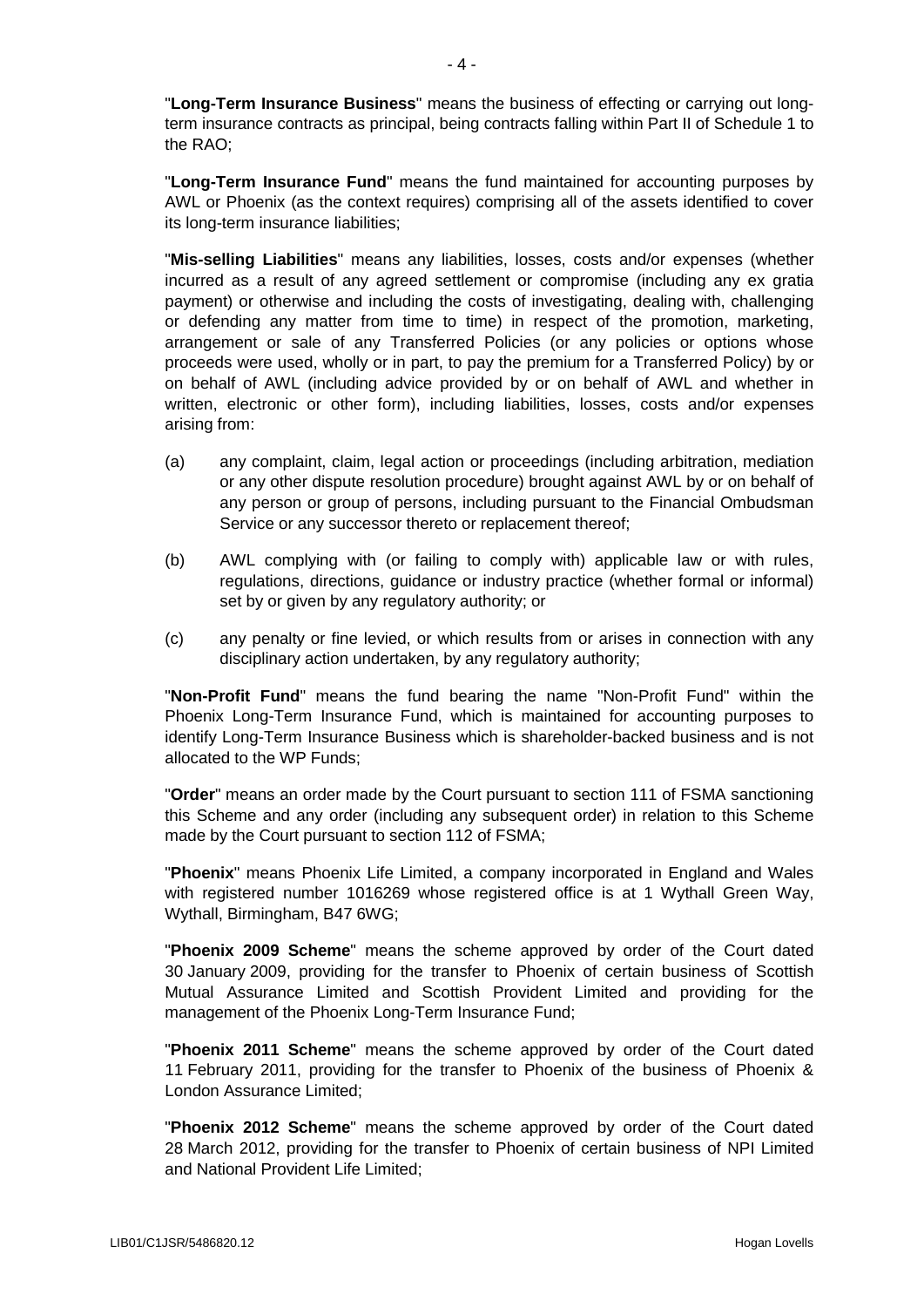"**Phoenix Capital Policy**" means the Phoenix capital policy (under which Phoenix intends to hold amounts of capital in excess of liabilities) as set out in Schedule 7 to the Phoenix 2009 Scheme (and as amended or adjusted from time to time in accordance with the provisions of the Phoenix 2009 Scheme);

"**Phoenix Chief Actuary**" means the Actuary of Phoenix from time to time;

"**Phoenix Board**" means the board of directors of Phoenix from time to time;

"**Phoenix Long-Term Insurance Fund**" means the Long-Term Insurance Fund of Phoenix;

"**Phoenix Shareholders' Fund**" means the Shareholders' Fund of Phoenix;

"**Policy**" has the meaning set out in the Financial Services and Markets Act 2000 (Meaning of "Policy" and "Policyholder") Order 2001 (S1 2001 / 2361);

"**Proceedings**" means any claim, counterclaim, complaint, petition, suit, appeal or other legal process (including any application whether current or future), whether intended to have interim or final legal effect in relation to its subject matter, before any court, governmental authority, regulatory authority, tribunal, arbitration panel, ombudsman or other body subsisting or empowered by law or regulation or by the provisions of an agreement;

"**RAO**" means the Financial Services and Markets Act 2000 (Regulated Activities) Order 2001 (SI 2001/544);

"**Records**" means all documents, files and other records, whether in physical or electronic form, relating to the Transferred Policies, the Transferred Assets, the Residual Assets, the Transferred Liabilities and the Residual Liabilities which are in the possession of, or under the control of, AWL;

"**Regulators**" means, as the context requires, the Financial Conduct Authority or the Prudential Regulation Authority or both, or such other governmental, statutory or other authority or authorities as shall from time to time carry out such functions in relation to Long-Term Insurance Business carried on in the United Kingdom as were at the date of this Scheme allocated to the Financial Conduct Authority and the Prudential Regulation Authority under FSMA;

# "**Residual Assets**" means:

- <span id="page-6-0"></span>(a) any property of AWL attributable to the Transferred Business (including any right, benefit or power of AWL under any Transferred Policy) in respect of which the Court has declined to order the transfer to Phoenix under section 112(2) of FSMA at the Transfer Date;
- <span id="page-6-2"></span>(b) any property of AWL attributable to the Transferred Business (including any right or benefit under a Transferred Policy) where AWL and Phoenix agree prior to the Transfer Date or the Subsequent Transfer Date applicable thereto that its transfer should be delayed or it should not be transferred at all;
- <span id="page-6-1"></span>(c) any property of AWL attributable to the Transferred Business which is outside the jurisdiction of the Court or in respect of which the transfer pursuant to an order of the Court is not recognised by the laws of the jurisdiction in which the property is situated;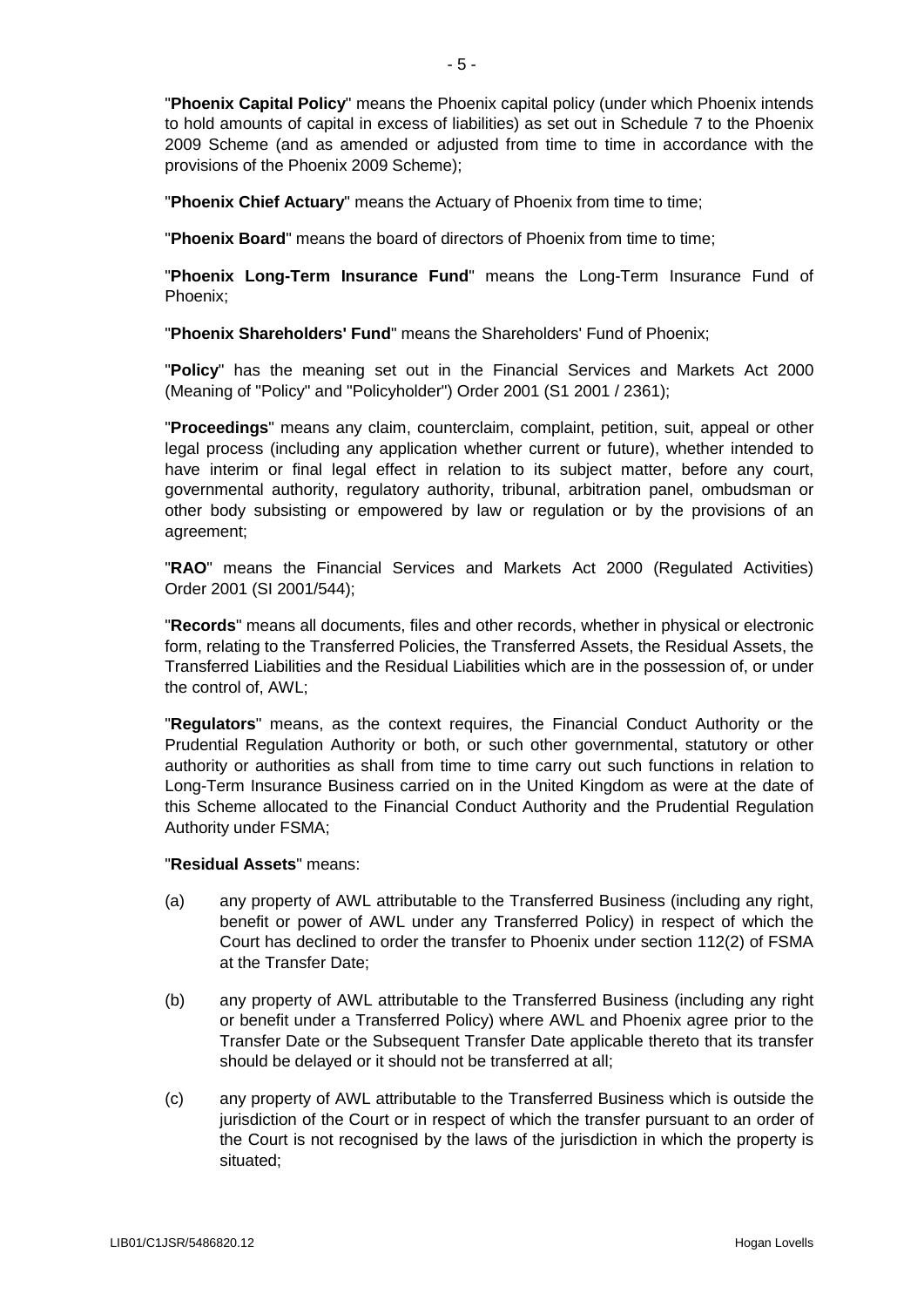- <span id="page-7-3"></span>(d) any property of AWL attributable to the Transferred Business which cannot be transferred to or vested in Phoenix on the Transfer Date for any other reason;
- <span id="page-7-0"></span>(e) assets representing the CRR Amount; and
- <span id="page-7-5"></span>(f) any proceeds of sale or income or other accrual or return whatsoever, whether or not in any case in the form of cash, or any other property or rights earned or received from time to time after the Transfer Date but prior to any relevant Subsequent Transfer Date in respect of any such property referred to in paragraphs [\(a\)](#page-6-0) to [\(e\)](#page-7-0) of this definition;

#### "**Residual Liability**" means:

- <span id="page-7-1"></span>(a) any liability of AWL that would be comprised in the Transferred Liabilities but in respect of which the Court has declined to order the transfer to Phoenix under section 112(2) of FSMA at the Transfer Date;
- <span id="page-7-6"></span>(b) any liability of AWL that would be comprised in the Transferred Liabilities but where AWL and Phoenix agree in writing prior to the Transfer Date or the Subsequent Transfer Date applicable thereto that its transfer should be delayed or it should not be transferred at all;
- <span id="page-7-4"></span>(c) any liability of AWL that would be comprised in the Transferred Liabilities but which is outside the jurisdiction of the Court or in respect of which the transfer pursuant to an order of the Court is not recognised by the laws of any applicable jurisdiction or in respect of which further steps are necessary to effect the transfer pursuant to the laws of any applicable jurisdiction;
- <span id="page-7-2"></span>(d) any liability of AWL that would be comprised in the Transferred Liabilities but which cannot be transferred to or vested in Phoenix on the Transfer Date for any other reason; or
- (e) any liability of AWL in respect of a Residual Asset or any liability arising from any liabilities referred to in paragraphs [\(a\)](#page-7-1) to [\(d\)](#page-7-2) of this definition, which arises after the Transfer Date but prior to any relevant Subsequent Transfer Date, including any liability to taxation;

"**Scheme**" means this scheme made pursuant to Part VII of FSMA in its original form or with or subject to any modification, addition or condition which may be approved or imposed in accordance with paragraph [23;](#page-24-0)

"**Shareholders' Fund**" means the property and liabilities of AWL or Phoenix (as the context may require) other than those attributable to or represented by its Long-Term Insurance Fund;

"**Subsequent Transfer Date**" means, in relation to any Residual Asset or Residual Liability, the date (and each date) after the Transfer Date on which such Residual Asset or Residual Liability is or is to be transferred to Phoenix, namely:

- (a) in respect of any Residual Asset falling within paragraph [\(a\),](#page-6-0) [\(c\)](#page-6-1) or [\(d\)](#page-7-3) of the definition of Residual Assets, and of any Residual Liability which is attributable to or connected with that Residual Asset or which falls within paragraph [\(a\),](#page-7-1) [\(c\)](#page-7-4) or [\(d\)](#page-7-2) of the definition of Residual Liability, the date on which any impediment to its transfer shall have been removed or overcome;
- (b) in respect of any Residual Asset falling within paragraph [\(b\)](#page-6-2) or [\(f\)](#page-7-5) of the definition of Residual Assets, and of any Residual Liability which is attributable to or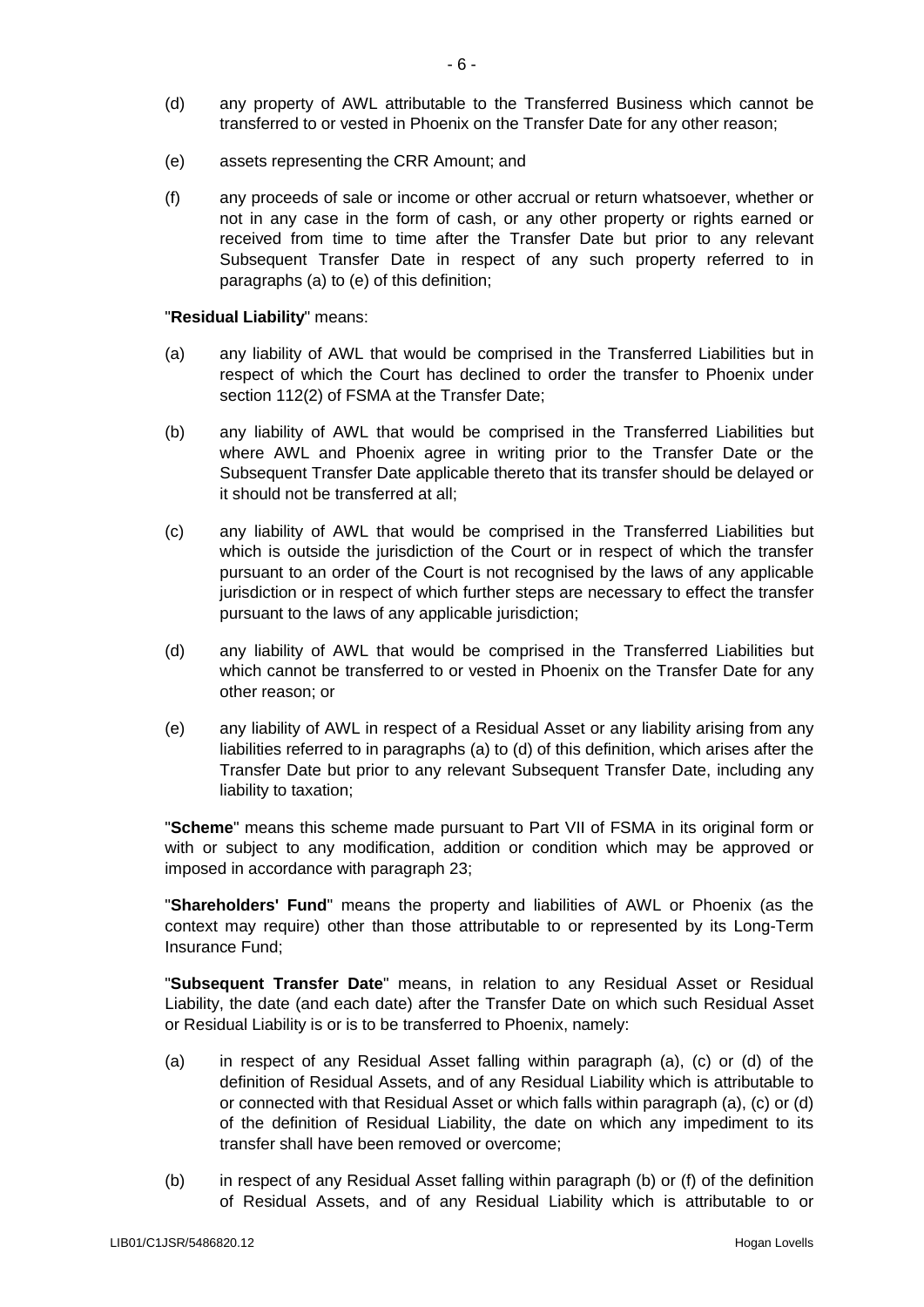connected with that Residual Asset or which falls within paragraph [\(b\)](#page-7-6) of the definition of Residual Liability, the date on which AWL and Phoenix agree the transfer should take effect; and

(c) in respect of any assets representing the CRR Amount, the date on which, in the opinion of the board of directors of AWL, having obtained appropriate actuarial advice, such assets or part thereof are no longer required to be retained in AWL in order for AWL to be able to meet its Capital Resources Requirements;

"**Switch**" means any transaction effected by the holder of any Linked Policy pursuant to which:

- (a) the value of the Linked Policy ceases to be determined (or becomes determined to a lesser degree) by reference to units in any particular Linked Fund available in relation to such Linked Policy and becomes determined (or determined to a greater degree) by reference to units in a different Linked Fund; and/or
- (b) premiums payable in the future under such Linked Fund cease to be allocated to (or become allocated to a lesser degree to) units in any particular Linked Fund available in relation to such Linked Policy and become allocated to (or allocated to a greater degree to) units in a different Linked Fund,

and the verb "**Switch**" shall be construed accordingly;

"**tax**" or "**taxation**" means all forms of tax, duty, rate, levy, contribution, charge or other imposition, liability or withholding in the nature of tax whenever or by whatever authority imposed and whether of the United Kingdom or elsewhere, together with any interest, penalty or fine in connection with taxation;

"**Transfer Date**" means the time and date this Scheme becomes operative in accordance with paragraph [21;](#page-24-1)

"**Transferred Assets**" means all property:

- (a) of AWL in whatsoever capacity held (including as trustee) and wheresoever situated comprised in or attributable to the Transferred Business as at the Effective Date including:
	- (i) the rights, benefits and powers of AWL under or by virtue of the Transferred Policies;
	- (ii) all rights and claims (present or future, actual or contingent) against any third party in relation to the Transferred Business or arising as a result of AWL having carried on the Transferred Business;
	- (iii) the rights, benefits and powers of AWL under any contracts in respect of the Transferred Business (including any reassurance agreements or arrangements pursuant to which the Transferred Business are reinsured);
	- (iv) the Records, including all rights, title and interest of AWL in the Records;
	- (v) any assets relating to taxation; and
	- (vi) all property attributable to the Excluded Policies (except if and for so long as such property constitutes a Residual Asset); and
- (b) at any time between the Effective Date and the Transfer Date which was not property of AWL at 23.59 BST on 30 September 2017 but which would have fallen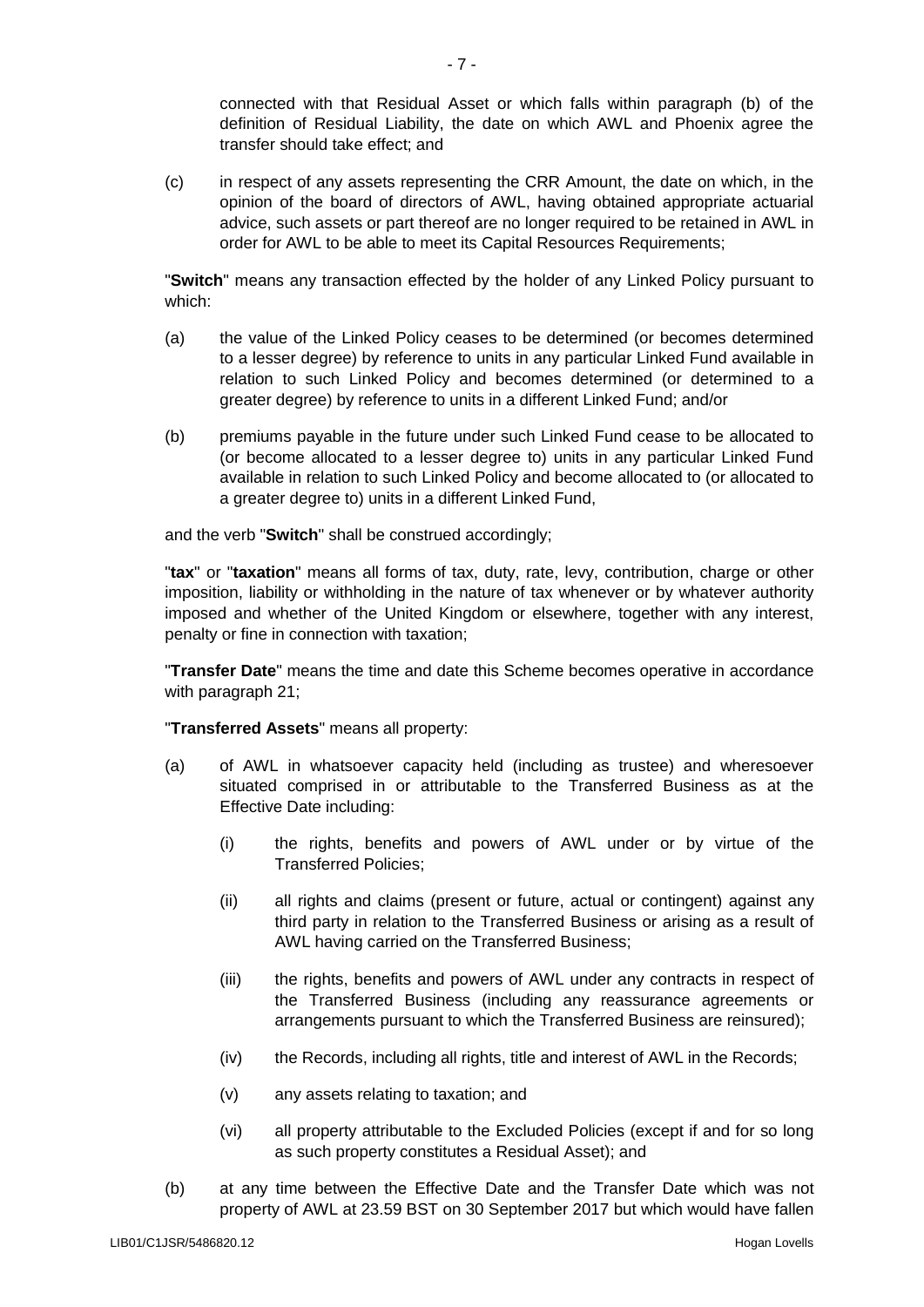within paragraph (a) of this definition of Transferred Assets had it been property of AWL at that time,

but excluding (i) the Residual Assets and (ii) any rights, benefits and powers under or relating to the Excluded Policies;

"**Transferred Business**" means the whole business, undertaking and associated activities of AWL as at the Transfer Date (including (i) all activities carried out in any capacity, including as trustee, in connection with or for the purposes of that business and any proposals for insurance not yet accepted and any offer or invitation for insurance made by AWL and (ii) the AWL Shareholders' Fund), but excluding the Excluded Policies;

"**Transferred Liabilities**" means all liabilities of AWL:

- (a) comprised in or attributable to the Transferred Business as at the Effective Date, including:
	- (i) the liabilities under or relating to the Transferred Policies;
	- (ii) the liabilities under any reassurance agreements in respect of the Transferred Business;
	- (iii) any liability to taxation of AWL attributable to the Transferred Business or to the transfer of any such business; and
	- (iv) all Mis-selling Liabilities; and
- (b) at any time between the Effective Date and the Transfer Date which were not liabilities of AWL at 23.59 BST on 30 September 2017 but which would have fallen within paragraph (a) of this definition of Transferred Liabilities had they been liabilities of AWL at that time,

but excluding the Residual Liabilities and any liabilities attributable to the Excluded Policies;

"**Transferred Policies**" means every Policy of AWL:

- (a) under which any liability remains unsatisfied or outstanding at the Transfer Date, including:
	- (i) Policies written or assumed by AWL which have lapsed on or before the Transfer Date and which are reinstated by Phoenix after the Transfer Date;
	- (ii) all proposals for insurance made to AWL and every offer or invitation for insurance made by AWL before the Transfer Date which have not become Policies in force by the Transfer Date but which subsequently become Policies; and
	- (iii) subject to paragraph [2.5,](#page-12-0) the Guernsey Policies (with effect from Guernsey Transfer Date only); and
- (b) written at any time between the Effective Date and the Transfer Date which were not policies of AWL at 23.59 BST on 30 September 2017 but which would have fallen within part (a) of this definition of Transferred Policies had they been policies of AWL at that time,

but excluding the Excluded Policies;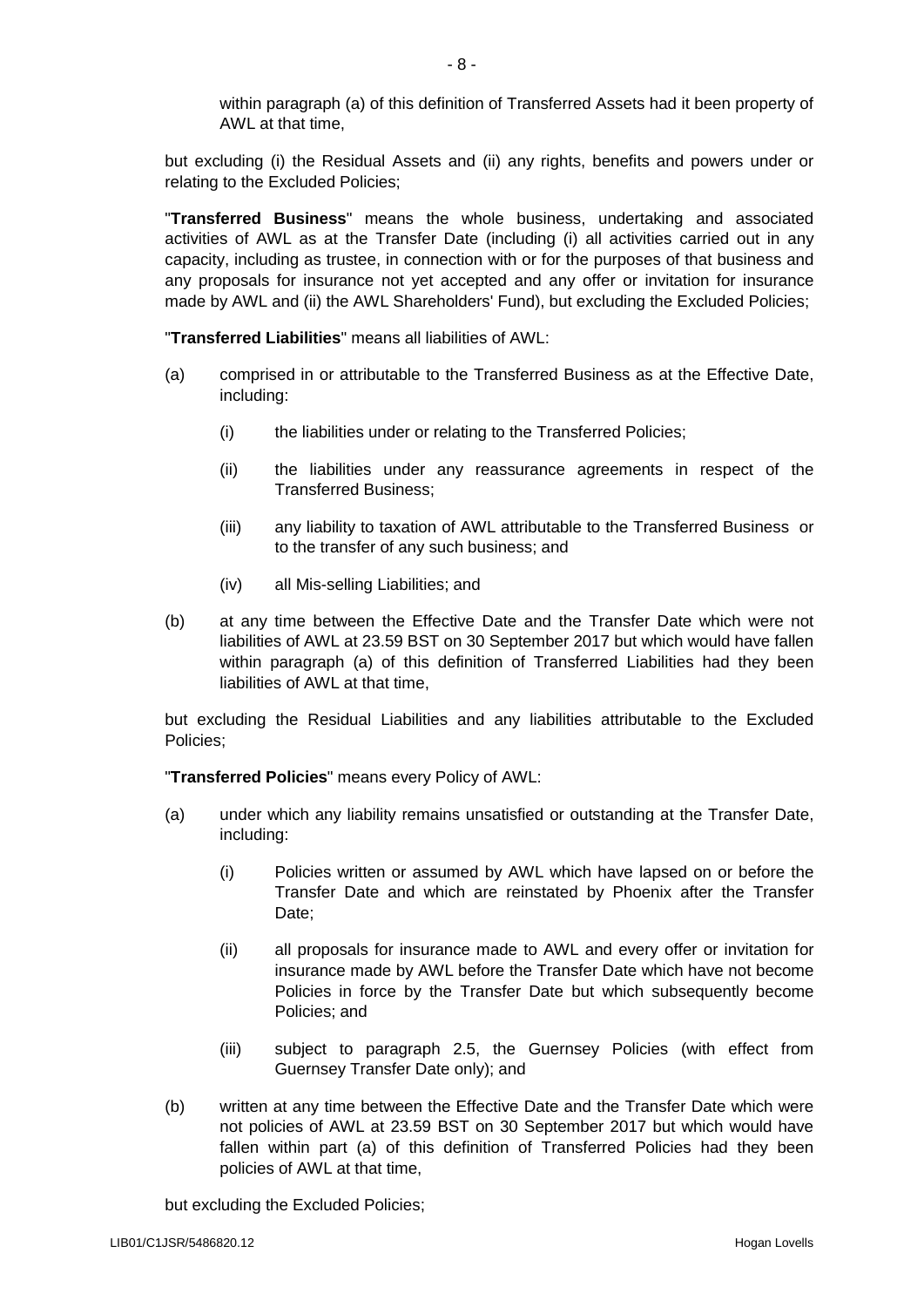"**WLUK**" means Friends Life WL Limited, a company incorporated in England and Wales with registered number 316645 whose registered office is at Pixham End, Dorking, Surrey, RH4 1QA, and which was formerly known as Winterthur Life UK Limited; and

"**WP Fund**" means the with-profits sub-funds of the Phoenix Long-Term Insurance Fund established or maintained in accordance with the Existing Phoenix Schemes.

- 1.2 In this Scheme:
	- (a) "**including**" or "**includes**" means including or includes without limitation;
	- (b) "**liabilities**" includes debts, liabilities, duties and obligations whether direct or indirect, accrued or unaccrued, liquidated or to become liquidated of every description (whether present or future, actual or contingent);
	- (c) "**property**" or "**assets**" includes property (including real property and charges registered at the Land Registry within England and Wales and at the Registers of Scotland in Scotland and elsewhere and unregistered real property and charges), assets, Cash, Encumbrances, causes of action, rights (including contingent rights as to the repayment of tax) and powers of every description (whether present or future, actual or contingent) and includes property held on trust and securities, benefits, income or interest accrued but unpaid, powers of any description and any interest whatsoever in any of the foregoing;
	- (d) "**transfer**" includes (as the context may require) "assign", "assignation" or "assignment", "dispose" or "disposal," or "convey" or "conveyance";
	- (e) "**variation**" includes any amendment, modification, variation, supplement, deletion, replacement or termination, however effected;
	- (f) any reference to the singular shall include a reference to the plural and vice versa and any reference to the masculine shall include a reference to the feminine and neuter and vice versa;
	- (g) any reference in this Scheme to a statute, a statutory provision or any subordinate legislation shall be deemed to include a reference to that statute, statutory provision or subordinate legislation as amended, replaced or re-enacted on or before the Transfer Date and any reference to a statute or statutory provision shall be deemed to include a reference to any subordinate legislation made thereunder (as amended, replaced or re-enacted on or before the Transfer Date);
	- (h) any reference to any rules or regulations issued by the Regulators shall be deemed to include a reference to such rules or regulations as at the date of this Scheme;
	- (i) expressions used in this Scheme which have meanings under FSMA shall bear those meanings, including:
		- (i) "**State of the commitment**" which bears the meaning set out in paragraph 6 of Schedule 12 to FSMA; and
		- (ii) "**EEA State**" which bears the meaning set out in paragraph 8 of Schedule 3 to FSMA;
	- (j) the expressions "**holding company**" and "**subsidiary**" shall have the same meanings as in the Companies Act 2006;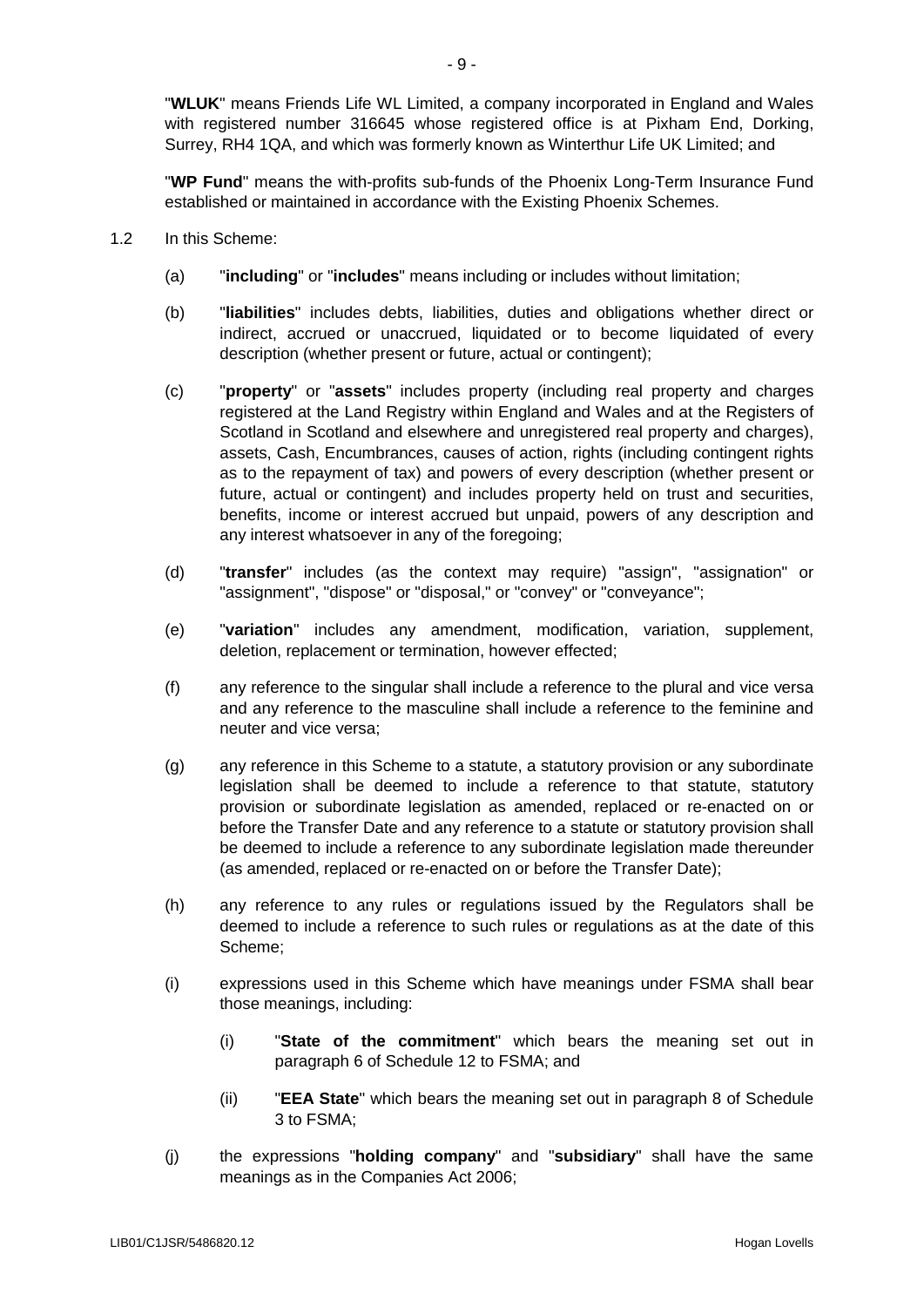- (k) references to paragraphs or Parts are to paragraphs or Parts of this Scheme;
- (l) headings are inserted for convenience only and shall not affect the construction of this Scheme;
- (m) any reference to a person shall include a reference to a body corporate, a partnership, an unincorporated association or to a person's executors or administrators, and for the avoidance of doubt, shall include a trustee;
- (n) if a period of time is specified from a given day or date or from the day or date of an actual event, it shall be calculated exclusive of that day or date;
- (o) any reference to writing shall include any modes of reproducing words in a legible and non-transitory form; and
- (p) any reference to a board of directors of a company shall be deemed to include a reference to a duly constituted committee or duly authorised representative of that board of directors.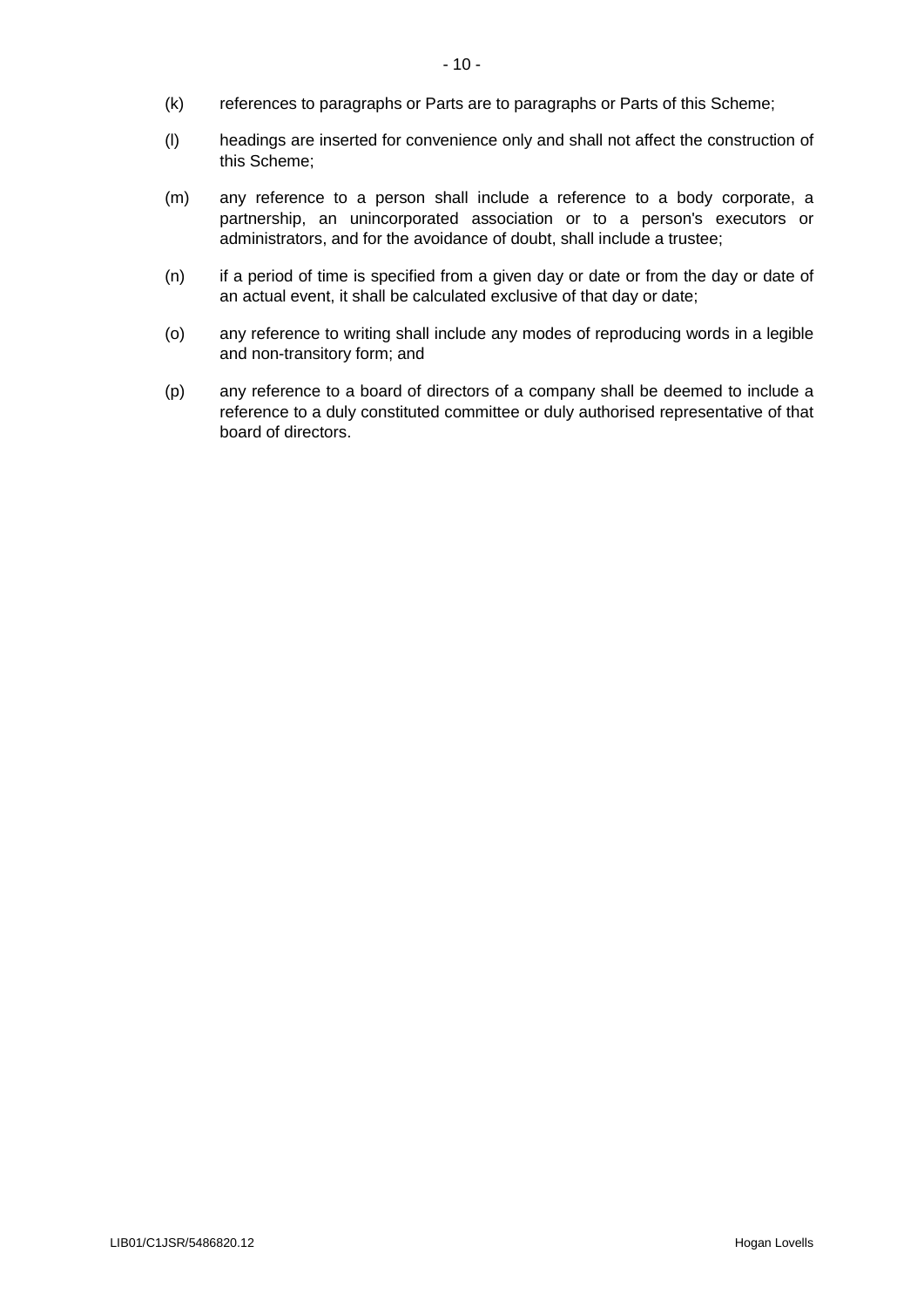# <span id="page-12-0"></span>**PART B – INTRODUCTION**

# 2. **INTRODUCTION**

- 2.1 AWL has a Part 4A permission under FSMA to carry on Long-Term Insurance Business in the United Kingdom in classes I, II, III, IV, VI and VII as set out in Part II of Schedule 1 to the RAO.
- 2.2 Phoenix has a Part 4A permission under FSMA to carry on Long-Term Insurance Business in the United Kingdom in classes I, II, Ill, IV, VI and VII as set out in Part II of Schedule 1 to the RAO.
- 2.3 The purpose of this Scheme is to effect the transfer from AWL to Phoenix, subject to the terms of this Scheme, of the whole of AWL's business.
- 2.4 The Phoenix Long-Term Insurance Fund is managed in accordance with the terms of the Existing Phoenix Schemes. Accordingly, following the transfer of AWL's business to Phoenix, the Transferred Business will also (save as provided for under this Scheme) be managed in accordance with the terms of the Existing Phoenix Schemes. This includes, pursuant to paragraph 27 of and Schedule 7 to the Phoenix 2009 Scheme, the terms of the Phoenix Capital Policy, which requires Phoenix to hold amounts of capital in excess of its regulatory capital requirements. The Phoenix Capital Policy may only be amended as provided for under the terms of the Phoenix 2009 Scheme.
- 2.5 It is also proposed that the transfer of the Guernsey Policies to Phoenix shall only take place to the extent that the transfer of such Policies to Phoenix by the Guernsey Scheme has been approved by the Guernsey Court and has become operative and effective. To the extent that the Guernsey Transfer Date does not fall on or before the Transfer Date, the Guernsey Policies shall be reassured to Phoenix on the terms set out in the Excluded Policies Reassurance Arrangement until the Guernsey Transfer Date.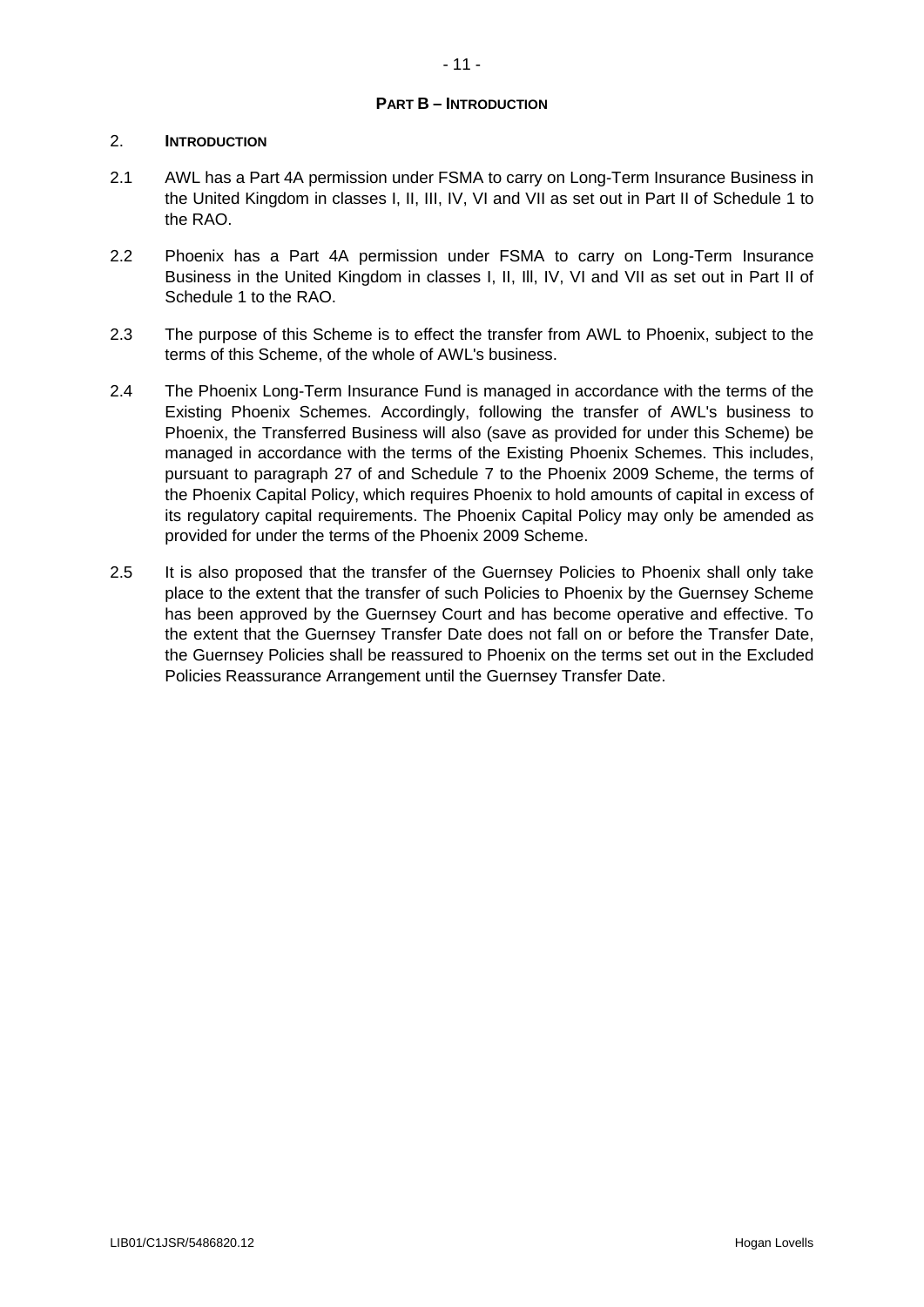# **PART C - TRANSFER**

## 3. **TRANSFER OF BUSINESS**

- 3.1 Each part of the Transferred Business, the Residual Assets and the Residual Liabilities shall be transferred to and be vested in Phoenix in accordance with this Scheme, so that:
	- (a) subject to paragraph [8,](#page-18-0) on the Transfer Date but with effect from the Effective Date, each Transferred Asset and all the interest of AWL in it shall, by the Order and without any further act or instrument, be transferred to and be vested in Phoenix, subject to all Encumbrances (if any) affecting such asset in accordance with this Scheme:
	- (b) subject to paragraph [8,](#page-18-0) on and with effect from each Subsequent Transfer Date, each Residual Asset to which such Subsequent Transfer Date applies and all the interest of AWL in it shall, by the Order and without any further act or instrument, be transferred to and be vested in Phoenix, subject to all Encumbrances (if any) affecting such asset in accordance with this Scheme;
	- (c) on the Transfer Date but with effect from the Effective Date, each Transferred Liability shall, by the Order and without any further act or instrument, be transferred to and become a liability of Phoenix in accordance with this Scheme and shall cease to be a liability of AWL; and
	- (d) on and with effect from each Subsequent Transfer Date, each Residual Liability to which such Subsequent Transfer Date applies shall, by the Order and without any further act or instrument, be transferred to and become a liability of Phoenix in accordance with this Scheme and shall cease to be a liability of AWL.
- 3.2 Phoenix shall accept without investigation or requisition such title as AWL shall have to the Transferred Assets and, at any Subsequent Transfer Date, to each Residual Asset then transferred.
- 3.3 The Transferred Assets, Residual Assets, Transferred Liabilities and Residual Liabilities shall be allocated in accordance with Part D.
- <span id="page-13-0"></span>3.4 On the Transfer Date but with effect from the Effective Date, Phoenix shall:
	- (a) succeed to all rights, liabilities and obligations of AWL in respect of any personal data which relates to the Transferred Business and which is subject to the Data Protection Act 1998;
	- (b) become the data controller of any personal data which relates to the Transferred Business and which is subject to the Data Protection Act 1998 in place of AWL and shall be deemed to have been the controller of all such data at all times when personal data was processed; and
	- (c) in respect of any personal data which relates to the Transferred Business be under the same duty by virtue of any law as AWL was under to respect the confidentiality and privacy of any person in relation to that personal data and shall be bound by any specific notice or consent given, or request made by, the data subject which was binding on either AWL or Phoenix and which required either AWL or Phoenix not to use the personal data for marketing purposes,

and in any consent given by a data subject in respect of such data as is mentioned in this paragraph [3.4,](#page-13-0) any reference to AWL (or to any member of AWL's Group) shall be deemed to include a reference to Phoenix (and to any member of Phoenix's Group).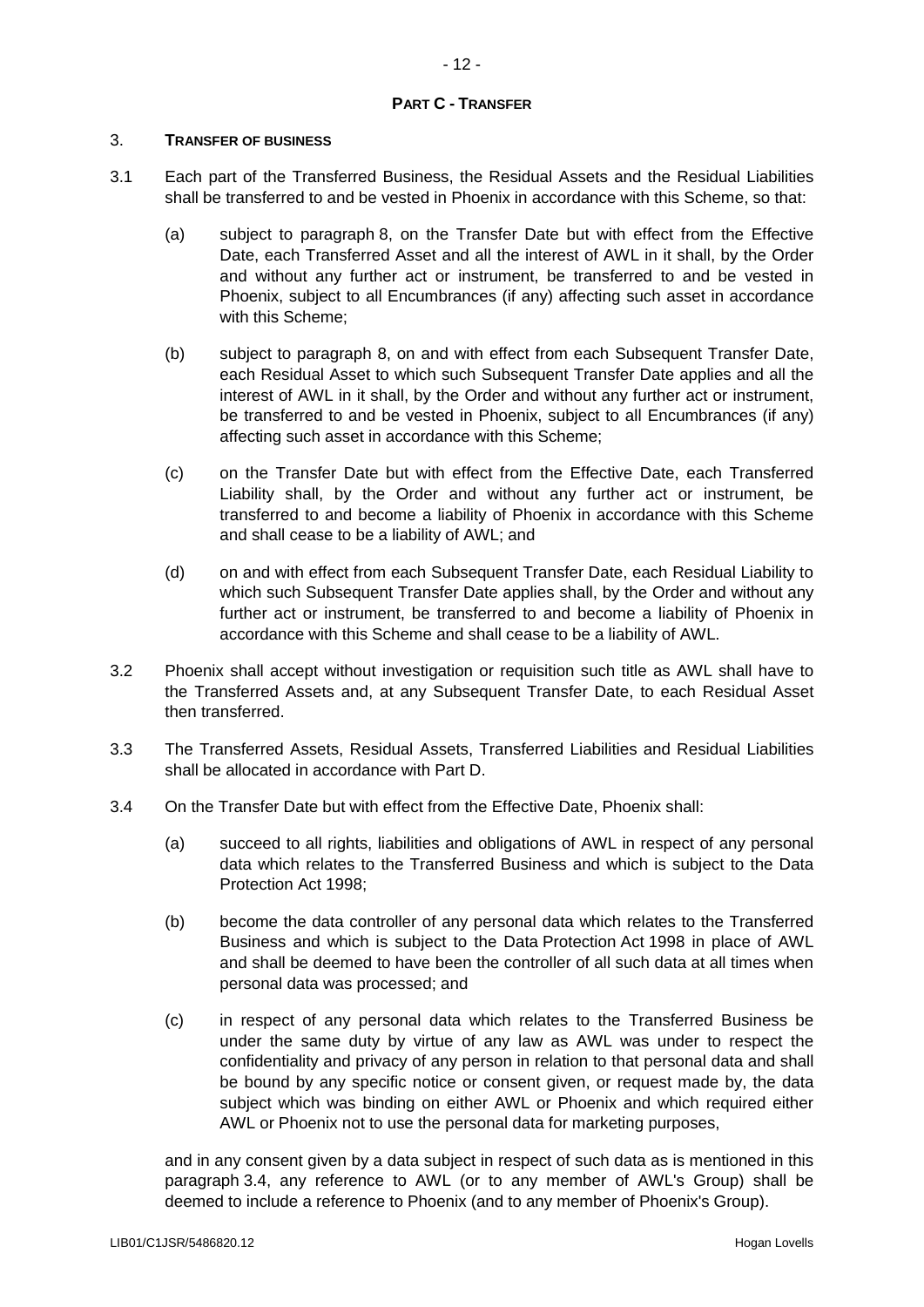# 4. **CONTINUITY OF PROCEEDINGS**

- 4.1 On and with effect from the Transfer Date, any Proceedings issued, served, pending, threatened or otherwise (including future Proceedings not yet in contemplation) in connection with the Transferred Business, the Transferred Policies, the Transferred Assets, or the Transferred Liabilities in respect of which AWL is a party (including as the plaintiff, claimant, applicant, defendant, respondent, pursuer, defender or petitioner), and including any such Proceedings commenced in error against AWL on or after the Transfer Date, shall be continued or commenced by or against Phoenix and Phoenix shall be entitled to all defences, claims, counterclaims, settlements, rights of set-off and any other rights that would have been available to AWL in relation to the Transferred Business, the Transferred Policies, the Transferred Assets, the Transferred Liabilities and such Proceedings.
- 4.2 On and with effect from the Subsequent Transfer Date applicable thereto, any Proceedings issued, served, pending, threatened or otherwise (including future Proceedings not yet in contemplation) in connection with the Residual Assets or the Residual Liabilities which are to be transferred on such Subsequent Transfer Date in respect of which AWL is a party (including as the plaintiff, claimant, applicant, defendant, respondent, pursuer, defender or petitioner), and including any such Proceedings commenced in error against AWL on or after the relevant Subsequent Transfer Date, shall be continued or commenced by or against Phoenix and Phoenix shall be entitled to all defences, claims, counterclaims, settlements, rights of set-off and any other rights that would have been available to AWL in relation to the Residual Assets and the Residual Liabilities and such Proceedings. Until such Subsequent Transfer Date, the relevant Proceedings shall be continued by or against AWL, provided that AWL shall consult with Phoenix and take account of any reasonable comments made by it in relation to such Proceedings.
- 4.3 Any judgment, settlement, order or award obtained by or against AWL to the extent that it relates to any part of the Transferred Business, the Transferred Policies, the Transferred Assets, the Transferred Liabilities, the Residual Assets or the Residual Liabilities and which is not fully satisfied before the Transfer Date or, as the case may be, the applicable Subsequent Transfer Date shall, on that date and to the extent to which it was enforceable by or against AWL immediately prior to such date, become enforceable by or against Phoenix (to the exclusion of AWL).

# 5. **RIGHTS AND OBLIGATIONS IN RELATION TO THE TRANSFERRED BUSINESS**

- <span id="page-14-0"></span>5.1 On the Transfer Date but with effect from the Effective Date, Phoenix shall become entitled to all the rights, benefits and powers of AWL whatsoever subsisting on the Effective Date under or by virtue of the Transferred Policies.
- 5.2 Without prejudice to the generality of paragraph [5.1,](#page-14-0) where the benefits of any Transferred Policy are held under the terms of a trust, such terms, together with the terms of any rules applicable to any pension scheme in the case of any pension scheme under which benefits are referable to a Transferred Policy, shall operate and be construed on the Transfer Date but with effect from the Effective Date on a basis which is consistent with the transfer of such Transferred Policy in accordance with the provisions of this Scheme. For the avoidance of doubt:
	- (a) where the consent of AWL is required under any such terms, the consent of Phoenix shall, from the Transfer Date, instead be treated as required; and
	- (b) where a power to appoint trustees under such terms is conferred on AWL, that power shall, from the Transfer Date, instead be treated as conferred on Phoenix.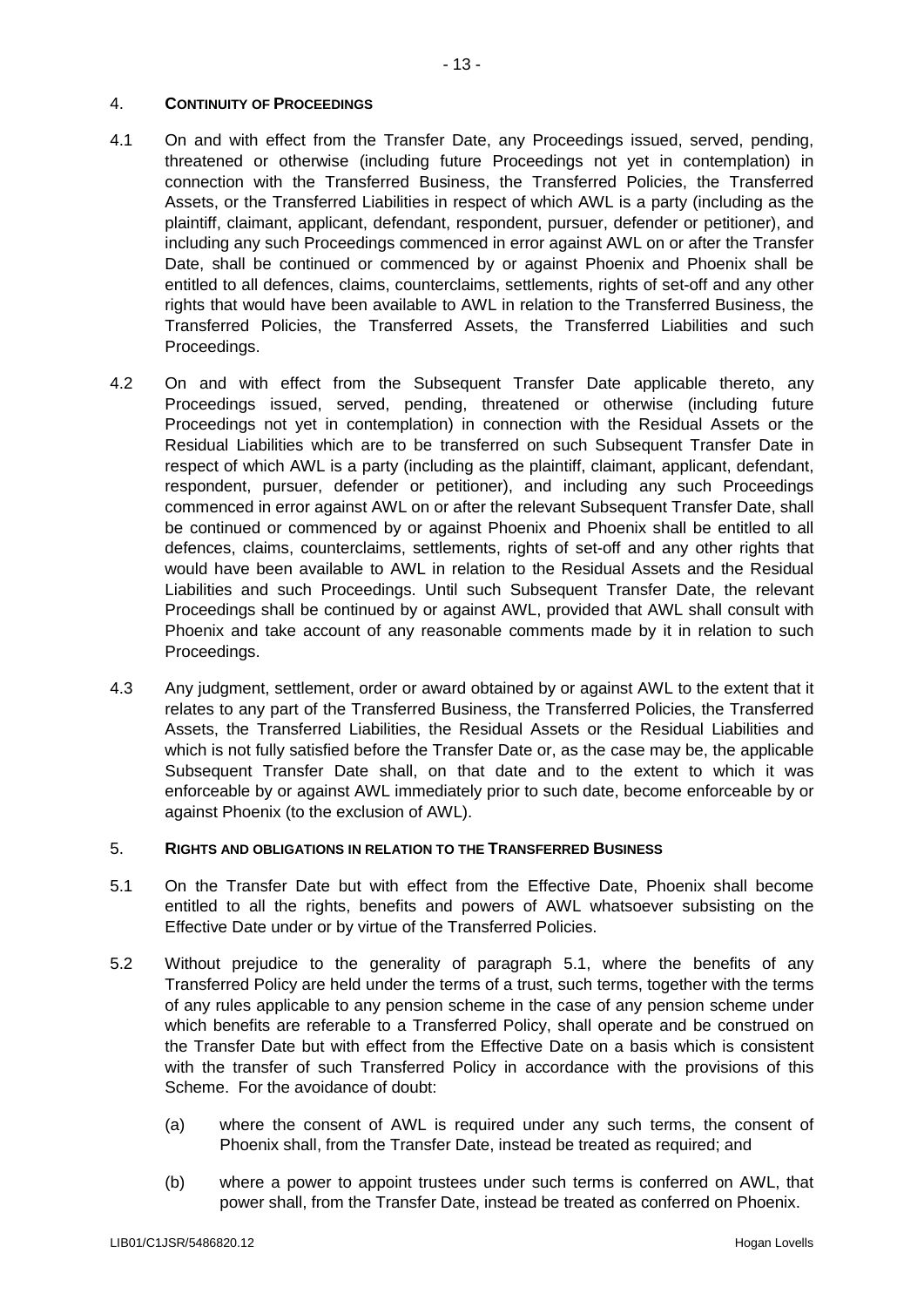- 5.3 Every person who is a holder of any of the Transferred Policies or is a party to, or has the benefit of, any other agreement with AWL relating to the Transferred Business shall, on and with effect from the Transfer Date, become entitled, in succession to, and to the exclusion of, any rights which he may have had against AWL under any of the Transferred Policies or any other such agreement relating to the Transferred Business, to the same rights against Phoenix (subject to the terms of this Scheme) as were available to him against AWL under such Policies or such other agreement relating to the Transferred Business and (as regards Transferred Policies under which premiums or other sums attributable or referable thereto continue to be payable) shall, on and with effect from the Transfer Date, account to Phoenix for any further or additional premiums or other sums attributable or referable thereto as and when the same become due and payable.
- 5.4 If any person entitled to do so with respect to a Transferred Policy exercises any right or option granted under the terms of that Policy and either:
	- (a) the right or option provides for a new, additional or replacement Policy to be issued; or
	- (b) it is appropriate in the opinion of the Phoenix Board, having obtained the advice of the Phoenix Chief Actuary, in order to comply with that right or option to issue a new Policy,

such person shall be entitled to require that the obligation thereby arising shall be satisfied by the issue by Phoenix of a Policy which complies with the terms of such right or option, but (without prejudice to the right of such person to have the right or option satisfied by the issue by Phoenix of such a Policy) if Phoenix is not at the time of the exercise of such right or option writing Policies complying exactly with the Policy to which such right or option refers, Phoenix shall be entitled to offer to such person as an alternative (and, if accepted, in lieu thereof) the Policy commonly offered by Phoenix which Phoenix considers to be the nearest equivalent Policy in accordance with the terms and conditions applicable to Policies of Phoenix at that time, provided that (i) the Phoenix Board is satisfied, having obtained appropriate advice, that accepting such alternative Policy would not have a material adverse effect on the interests of the relevant person and (ii) the issue of such alternative Policy would not in the opinion of the Phoenix Board (having regard to appropriate advice) result in a liability or in an increase in liability to taxation of the holder of such Policy (or, in the event that such liability or increase in liability would occur, Phoenix shall have the option to indemnify the policyholder in full and to issue another Policy pursuant to this paragraph).

5.5 All references relating to the Transferred Business in any Transferred Policy or any other agreement or document (including in a contract to which AWL is party, a contract to which AWL is not party or elsewhere and whether in writing or not) to AWL, its board of directors, its Actuary or any other officers, employees or agents of AWL shall from and after the Effective Date be read as references to Phoenix, the Phoenix Board, the Phoenix Chief Actuary or any other officers, employees or agents of Phoenix respectively, as appropriate. In particular, but without limitation, all rights and duties exercisable or expressed to be exercisable or responsibilities to be performed by AWL, its board of directors, Actuary or any other officers, employees or agents of AWL in relation to any Transferred Policy or other agreement or document relating, in each case, to the Transferred Business (including in a contract to which AWL is party, a contract to which AWL is not party or elsewhere and whether in writing or not) shall, from and after the Effective Date, be exercisable or required to be performed by Phoenix, the Phoenix Board, the Phoenix Chief Actuary or any other officers, employees or agents of Phoenix respectively, as appropriate.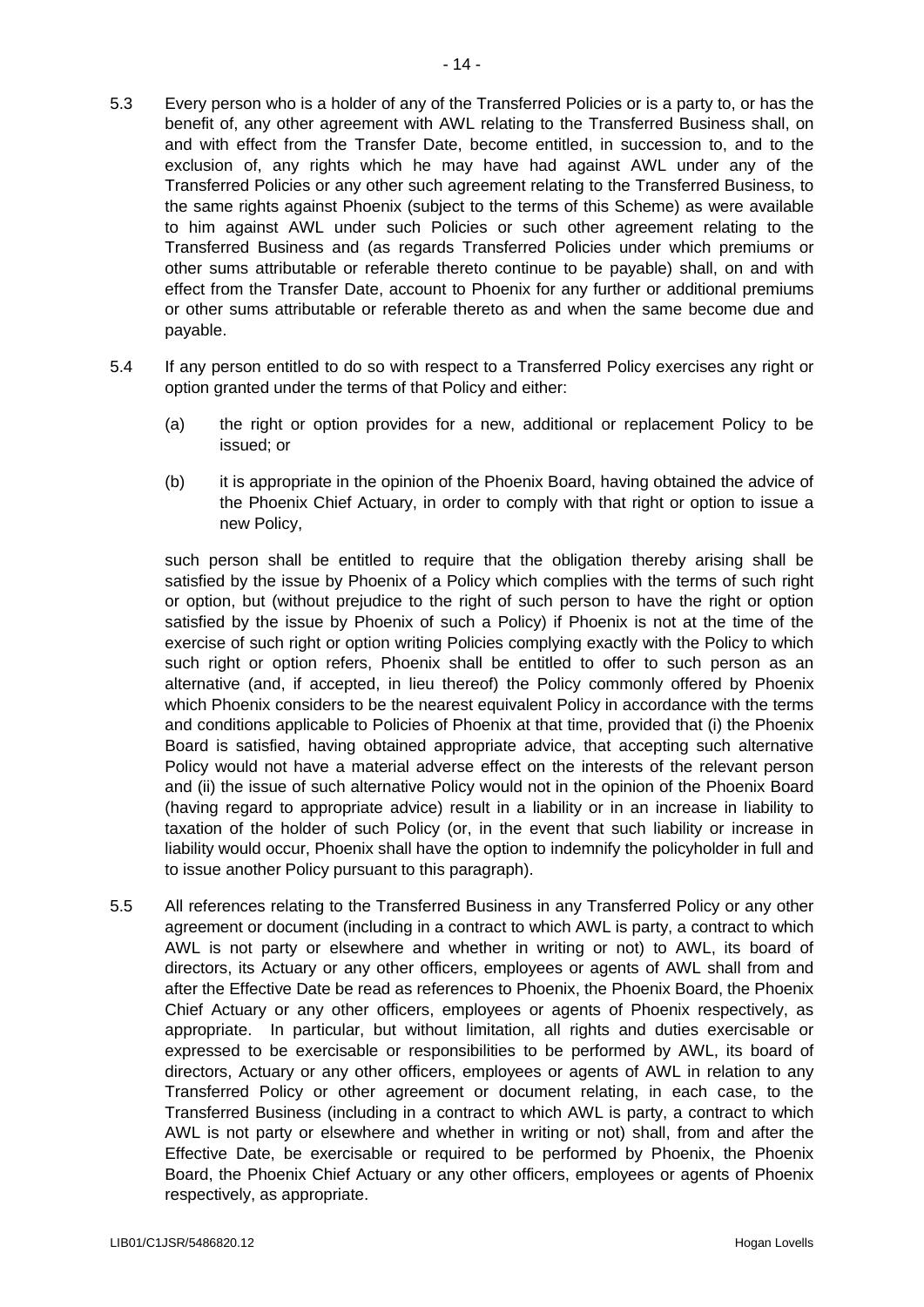- 5.6 The transfer of any rights, benefits, liabilities and obligations under or in connection with any Transferred Policy, Transferred Asset, Residual Asset, Transferred Liability or Residual Liability pursuant to this Scheme shall take effect and shall be valid and binding on all parties having any interest in the same notwithstanding any restriction on transferring, assigning or otherwise dealing with the same and such transfer shall be deemed to take effect on the basis that it does not contravene any such restriction and does not give rise to any right to terminate, modify, acquire or claim an interest or right, or to treat an interest or right as terminated or modified.
- 5.7 Phoenix shall, on and from the Transfer Date, take over from AWL the administration and negotiation of proposals for insurance which would be Transferred Policies if Phoenix determined to accept them (but whether or not Phoenix does so determine). Phoenix shall bear all expenses and liabilities in relation thereto and any liability in relation to interim death benefits. Nothing contained herein shall oblige Phoenix to accept any proposal for insurance received by or on behalf of AWL before the Transfer Date but not accepted by AWL by then.

# 6. **EXCLUDED POLICIES**

- <span id="page-16-0"></span>6.1 Subject to paragraph [6.3,](#page-17-0) the Excluded Policies shall not be transferred to Phoenix by this Scheme and all liabilities attributable to the Excluded Policies shall remain liabilities of AWL and be fully reinsured with effect from the Effective Date on the following basis:
	- (a) all liabilities of AWL attributable to the Excluded Policies and all other amounts paid or payable by AWL in respect of the Excluded Policies shall be reinsured in their entirety to Phoenix on the Transfer Date but with effect from the Effective Date (or in the case of liabilities arising in respect of any Policy issued by AWL pursuant to paragraph [6.2,](#page-16-1) on and with effect from the date on which such Policy is issued);
	- (b) the liability of Phoenix on the Transfer Date but with effect from the Effective Date, shall be such that it will cover the full liability of AWL in respect of the rights, benefits and powers provided to holders of Excluded Policies (including any Policy issued by AWL pursuant to paragraph [6.2\)](#page-16-1) shall, to the extent possible, be the same as the rights, benefits and powers which would have been provided to such holders if the Excluded Policies had been Transferred Policies; and
	- (c) the premiums payable by AWL to Phoenix in connection with the provision of the reassurance described in this paragraph [6.1](#page-16-0) shall comprise an amount equal to:
		- (i) the aggregate amount of the technical provisions relating to those Excluded Policies immediately prior to the Effective Date (provided that such amount shall be deemed to have been paid to Phoenix by reason of the transfer of the Transferred Assets to Phoenix pursuant to this Scheme); and
		- (ii) all subsequent premiums received by AWL in respect of such Excluded Policies at any time after the Effective Date, which premiums shall be paid to Phoenix as soon as practicable after they are received.
- <span id="page-16-1"></span>6.2 If any person entitled to do so with respect to an Excluded Policy exercises any right or option granted under the terms of that Policy and either:
	- (a) the right or option provides for a new, additional or replacement Policy to be issued; or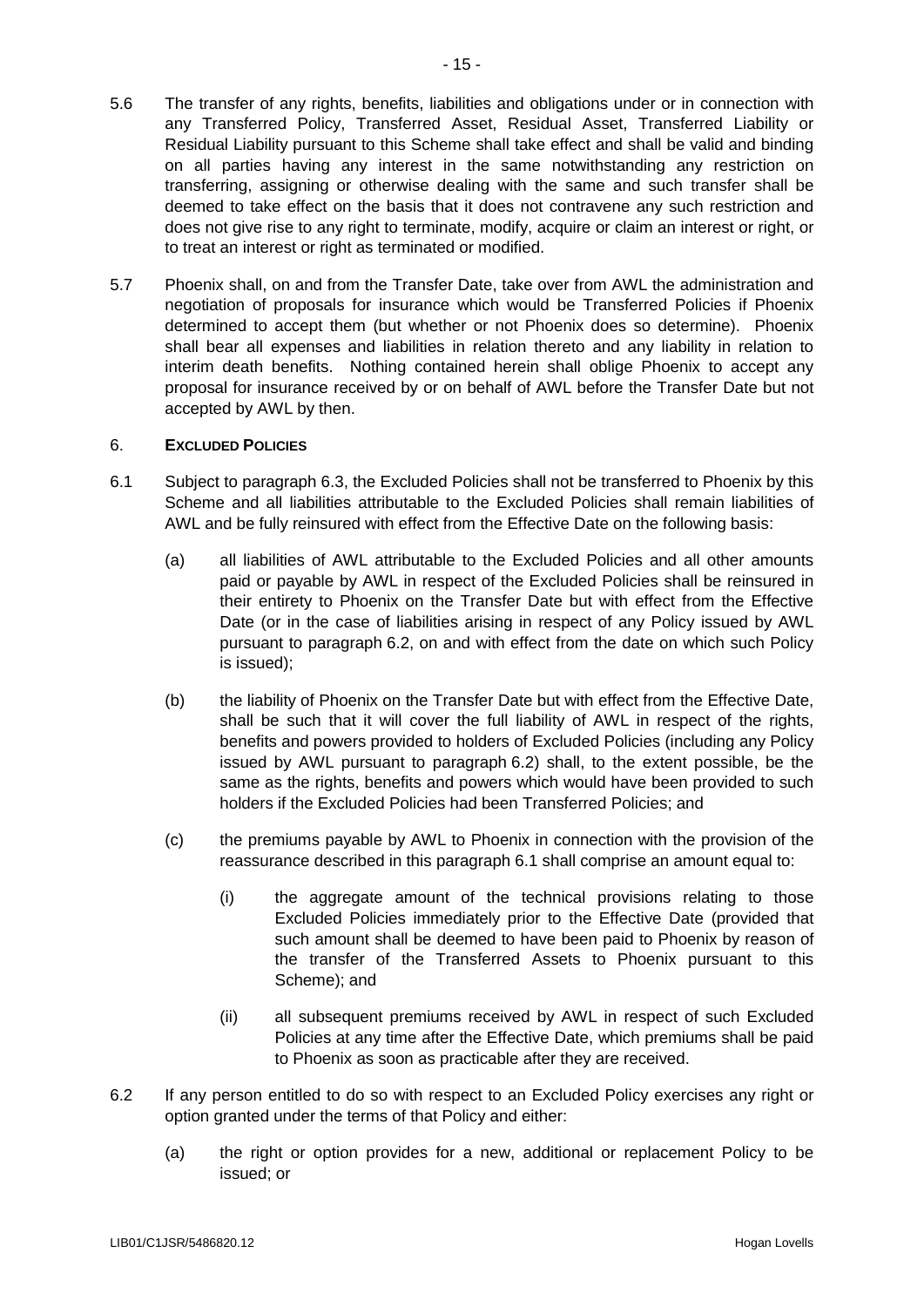(b) it is appropriate in the opinion of the Phoenix Board, having obtained appropriate actuarial advice, in order to comply with that right or option to issue a new Policy,

such person shall be entitled to require that the obligation thereby arising shall be satisfied by the issue by AWL of a Policy which complies with the terms of such right or option but (without prejudice to the right of such person to have the right or option satisfied by the issue by AWL of such a Policy):

- (i) Phoenix shall be entitled to offer to such person as an alternative (and, if accepted, in lieu thereof) a Policy which complies with the terms of such right or option; and
- (ii) if Phoenix is not at the time of the exercise of such right or option writing Policies complying exactly with the Policy to which the right or option refers, Phoenix shall be entitled to offer to such person as an alternative (and, if accepted, in lieu thereof) the Policy commonly offered by Phoenix which Phoenix considers to be the nearest equivalent Policy, in accordance with the terms and conditions applicable to Policies of Phoenix at that time, provided that (i) the Phoenix Board is satisfied, having obtained appropriate advice, that accepting such alternative Policy would not have a material adverse effect on the interests of the relevant person and (ii) the issue of such alternative Policy would not in the opinion of the Phoenix Board (having regard to appropriate advice) result in a liability or in an increase in liability to taxation of the holder of such Policy (or, in the event that such liability or increase in liability would occur, Phoenix shall have the option to indemnify the policyholder in full and to issue another Policy pursuant to this paragraph).
- <span id="page-17-0"></span>6.3 If all consents, orders, permissions or other requirements for the transfer or novation of an Excluded Policy from AWL to Phoenix are obtained:
	- (a) such Excluded Policy shall be transferred to Phoenix, and shall thereafter be treated in all respects, as if it were a Transferred Policy and not an Excluded Policy; and
	- (b) all property relating to, and any liability attributable to, such Excluded Policy shall be transferred to Phoenix and shall thereafter be treated in all respects as if it were a Transferred Asset or a Transferred Liability, as the case may be.
- 6.4 In accordance with paragraph [6.3,](#page-17-0) Guernsey Policies shall be treated for all purposes of this Scheme as if they were Transferred Policies with effect from the Guernsey Transfer Date and shall, on the Guernsey Transfer Date, be transferred to, and vested in, Phoenix by the Order (in addition to the Guernsey Order).

# 7. **PREMIUMS, MANDATES AND OTHER PAYMENTS**

- 7.1 All premiums attributable or referable to the Transferred Policies shall, on and after the Transfer Date, be payable to Phoenix and shall on the Transfer Date but with effect from the Effective Date be receivable and received by Phoenix, and shall be allocated to the Non-Profit Fund.
- 7.2 Any mandate or other instruction in force on the Transfer Date (including any instruction given to a bank by its customer in the form of a direct debit or standing order) and providing for the payment by a bank or other intermediary of premiums or other amounts payable to AWL under or in respect of any Transferred Policy or Transferred Asset shall thereafter take effect as if it had provided for and authorised such payment to Phoenix.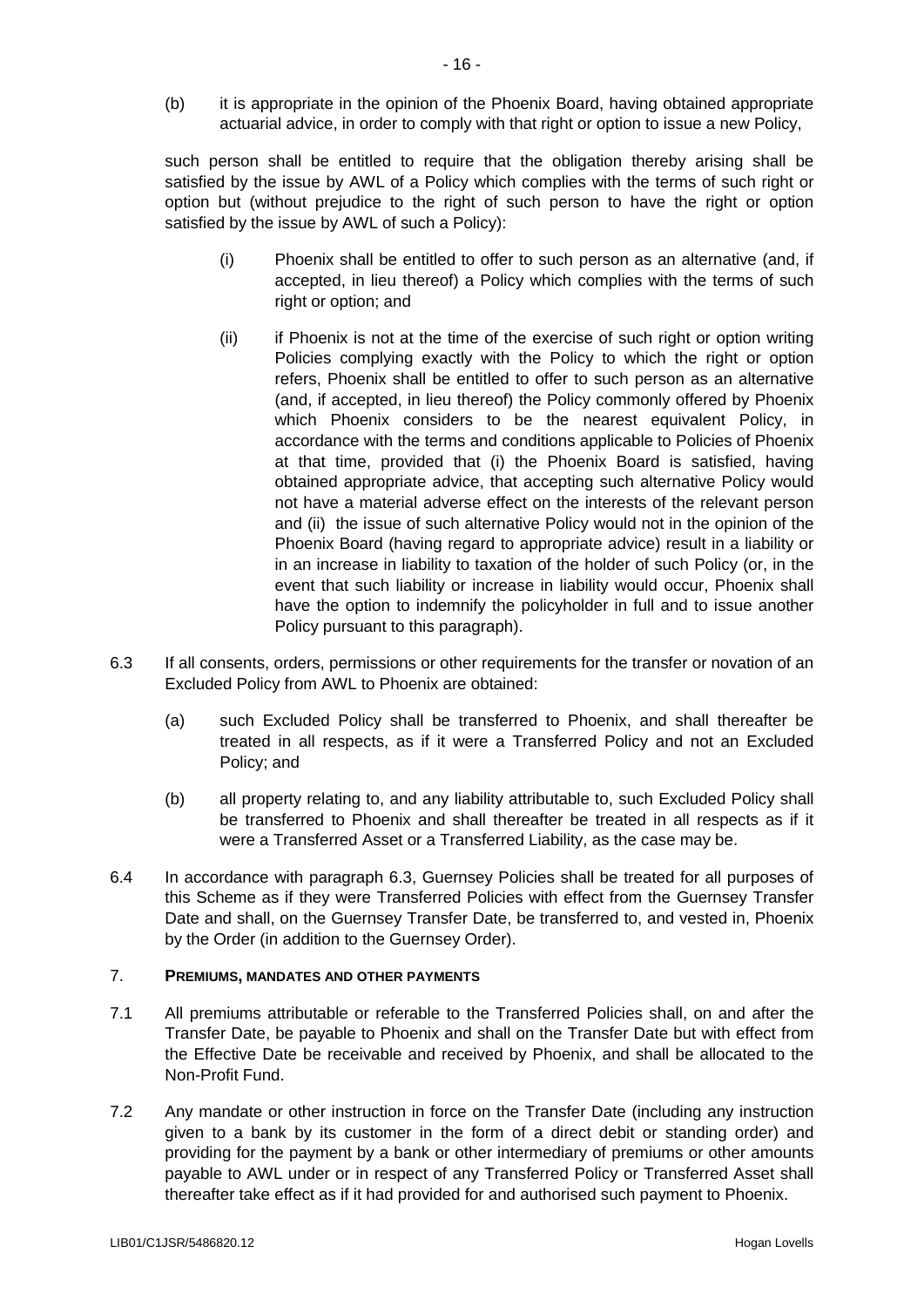7.3 Any mandate or other instruction in force on the Transfer Date as to the manner of payment of any sum payable by AWL under any of the Transferred Policies shall, on and from the Transfer Date, continue in force as an effective authority to Phoenix.

# <span id="page-18-0"></span>8. **DECLARATION OF TRUST BY AWL**

- <span id="page-18-1"></span>8.1 If any asset of AWL is not transferred to and vested in Phoenix on the Transfer Date by reason of such asset being a Residual Asset or for any other reason then AWL shall, from the Transfer Date but with effect from the Effective Date (but save to the extent that giving effect to such a trust would require a consent or waiver which has not been obtained or that such a trust would not be recognised by any applicable law or that AWL and Phoenix agree in writing not to give effect to such a trust for any reason), hold such asset, together with any proceeds of sale or income or other right accrued or return arising in respect thereof, as trustee for Phoenix.
- <span id="page-18-4"></span>8.2 Unless otherwise agreed by AWL and Phoenix, AWL shall be subject to Phoenix's directions in respect of any assets referred to in paragraph [8.1](#page-18-1) from the Transfer Date until they are transferred to or otherwise vested in Phoenix or disposed of (whereupon AWL shall account to Phoenix for the proceeds of sale thereof), and Phoenix shall have authority to act as AWL's attorney in respect of such property for all such purposes.
- 8.3 Unless otherwise agreed by AWL and Phoenix, in the event of any payment being made to, property being received by, or right being conferred upon AWL after the Transfer Date in respect of the Transferred Business, any Transferred Asset or any Residual Asset, AWL shall, as soon as is reasonably practicable after its receipt, pay over the full amount of such payment or (to the extent to which it is able to do so) transfer such property or right to, or in accordance with the directions of, Phoenix and Phoenix shall indemnify AWL on demand against any costs incurred in making any such payment or transfer.

# 9. **INDEMNITIES IN FAVOUR OF AWL**

- <span id="page-18-5"></span>9.1 From the Transfer Date but with effect from the Effective Date, Phoenix shall discharge on AWL's behalf or, failing that, shall indemnify AWL against:
	- (a) charges, costs and claims arising in respect of all Transferred Liabilities and Residual Liabilities which are not, or are not capable of being, transferred by this Scheme or by a vesting order pursuant to section 112(1) of FSMA (whether made before, on or after the Transfer Date) (other than liabilities which are the subject of paragraph [9.1\(b\)](#page-18-2) or paragraph [9.2\)](#page-18-3) until the relevant liability is transferred to or becomes a liability of Phoenix; and
	- (b) any amount paid by AWL in respect of any Transferred Liabilities and Residual Liabilities of AWL which are, whether wholly or in part, the subject of a policy of indemnity insurance or a claim or right of recovery against a third party, but only to the extent that AWL, having made a claim under such a policy or against such third party, shall have failed to recover any such amount pursuant to rights it may have under such policy, claim or right of recovery (having used reasonable endeavours to do so).
- <span id="page-18-3"></span><span id="page-18-2"></span>9.2 From the Transfer Date but with effect from the Effective Date, Phoenix shall indemnify AWL against any costs and/or expenses which it may incur in pursuing any claim under any such policy of indemnity insurance or against any such third party as is referred to in paragraph [9.1\(b\).](#page-18-2) Subject thereto, AWL shall take such steps as Phoenix shall reasonably require in order to pursue the rights it may have under any such policy of indemnity insurance or against any such third party. Phoenix shall be entitled, upon notice to AWL, to have conduct of all litigation or other proceedings in respect of any such claim. In that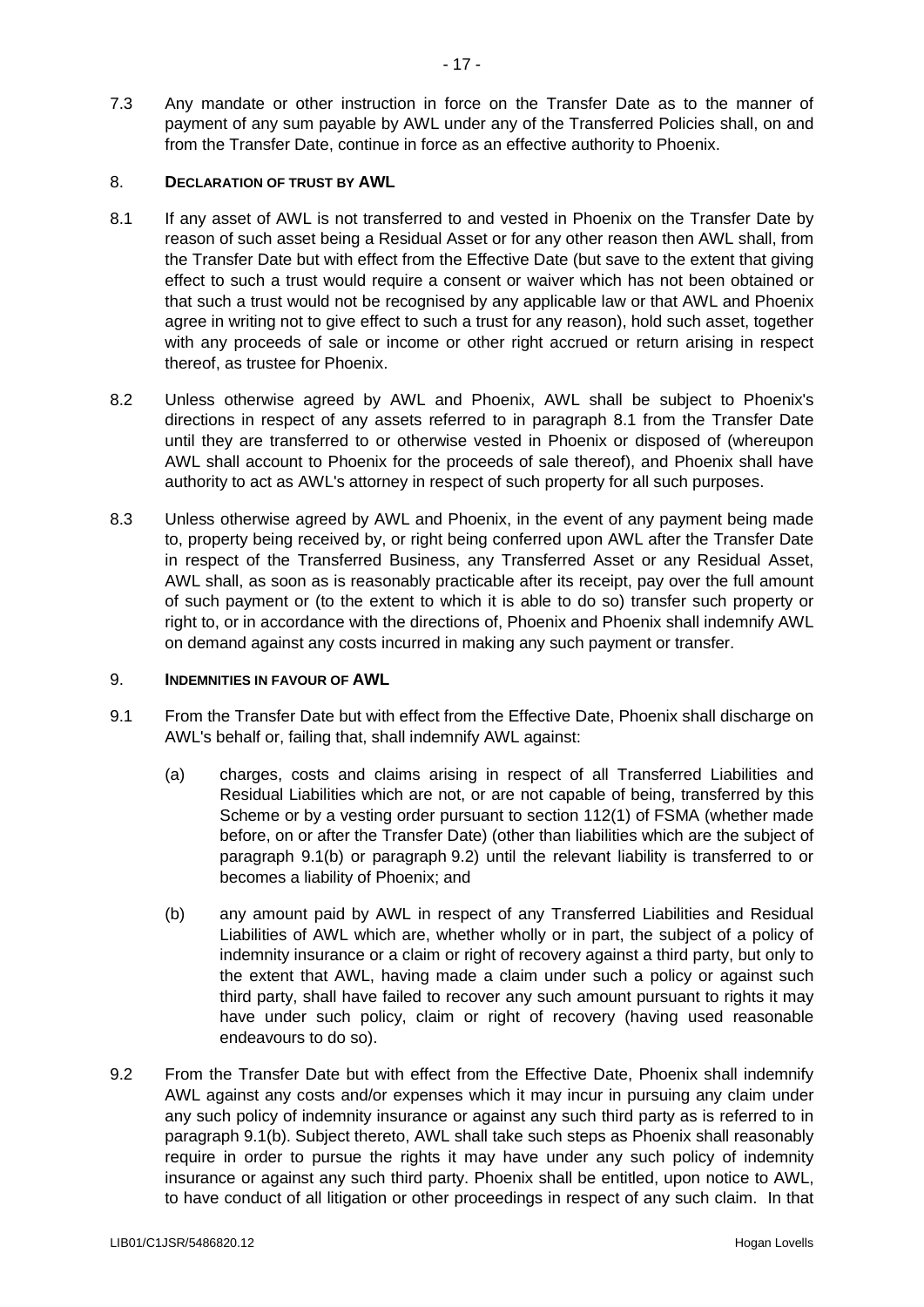connection, AWL shall give all such assistance as Phoenix may reasonably require in conducting any such proceedings.

#### 10. **PENSION SCHEMES**

- 10.1 On the Transfer Date but with effect from the Effective Date, Phoenix shall unconditionally and irrevocably become the scheme administrator and scheme operator (in each case as such roles are defined in the relevant scheme deeds and to the extent that AWL carries out such role immediately prior to the Transfer Date) of the AWL Pension Schemes in place of AWL.
- 10.2 From the Transfer Date but with effect from the Effective Date:
	- (a) Phoenix shall undertake the liabilities and responsibilities of the provider (within the meaning of the relevant scheme deeds) under the AWL Pension Schemes in place of AWL; and
	- (b) AWL shall be released from all obligations applicable to it under the relevant scheme deeds, which shall have effect as if Phoenix had been the provider referred to in the scheme deeds for each of the AWL Pension Schemes.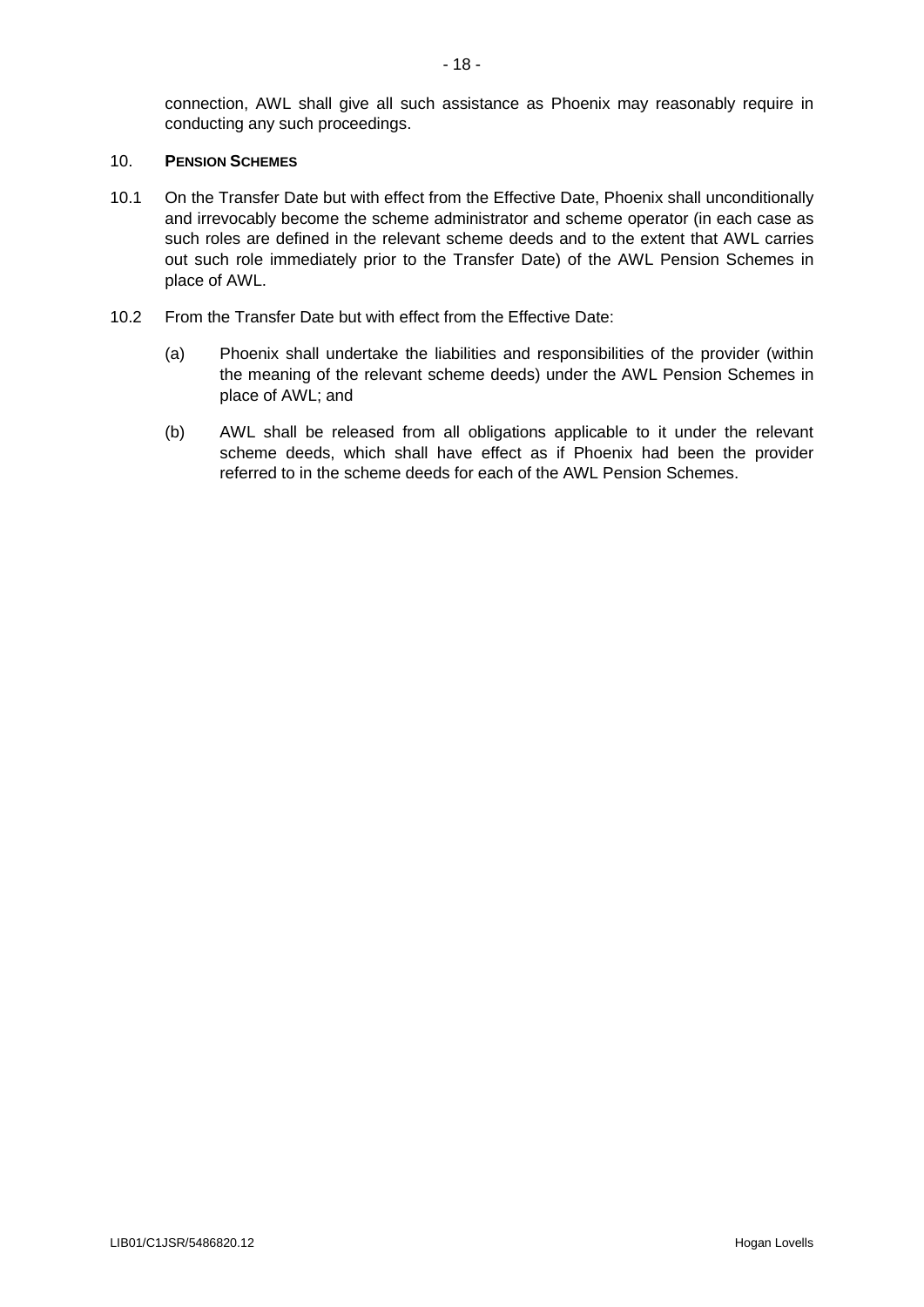# **PART D - FUND STRUCTURE**

## 11. **PURPOSE OF ALLOCATIONS**

Any allocation of property or attribution of liabilities, and any re-allocation or re-attribution of the same, which is made under the terms of this Scheme for the purpose of the maintenance of the Non-Profit Fund or the Phoenix Shareholders' Fund is for the purpose of establishing policyholder entitlements from time to time and shall not be taken to limit the availability of all the property from time to time of Phoenix to meet the liabilities which it is obliged by law to meet.

# 12. **ALLOCATION OF POLICIES**

- 12.1 On the Transfer Date but with effect from the Effective Date, the Transferred Policies shall be allocated to the Non-Profit Fund.
- 12.2 On the Guernsey Transfer Date but with effect from the Guernsey Effective Date, the Guernsey Policies shall be allocated to the Non-Profit Fund.

#### 13. **ALLOCATION OF ASSETS**

- <span id="page-20-1"></span>13.1 On the Transfer Date but with effect from the Effective Date, all Transferred Assets other than those referred to in paragraph [13.2](#page-20-0) shall be allocated to the Non-Profit Fund.
- <span id="page-20-0"></span>13.2 On the Transfer Date but with effect from the Effective Date, all Transferred Assets allocated to the AWL Shareholders' Fund immediately prior to the Transfer Date, including the assets attributable to the interest of the AWL Shareholders' Fund in the Long Term Insurance Fund of AWL, shall be allocated to the Phoenix Shareholders' Fund.
- 13.3 On and with effect from the applicable Subsequent Transfer Date, each Residual Asset shall be allocated to the Fund to which it would have been allocated in accordance with the provisions of paragraphs [13.1](#page-20-1) and [13.2](#page-20-0) had it been a Transferred Asset.

# 14. **ALLOCATION OF LIABILITIES**

- <span id="page-20-3"></span>14.1 On the Transfer Date but with effect from the Effective Date, the following shall be allocated to the Non-Profit Fund:
	- (a) all Transferred Liabilities other than those referred to in paragraph [14.2;](#page-20-2)
	- (b) all liabilities attributable to the Excluded Policies Reassurance Arrangement;
	- (c) the liability to indemnify AWL pursuant to paragraph [8.2;](#page-18-4) and
	- (d) the liability to discharge liabilities on AWL's behalf, or failing that to indemnify AWL, pursuant to paragraphs [9.1](#page-18-5) and [9.2.](#page-18-3)
- <span id="page-20-2"></span>14.2 On the Transfer Date but with effect from the Effective Date, the Transferred Liabilities allocated to the AWL Shareholders' Fund immediately prior to the Transfer Date shall be allocated to the Phoenix Shareholders' Fund.
- 14.3 On and with effect from the applicable Subsequent Transfer Date, each Residual Liability shall be allocated to the Fund to which it would have been allocated in accordance with the provisions of paragraphs [14.1](#page-20-3) and [14.2](#page-20-2) had it been a Transferred Liability.
- 14.4 If any doubt or difference shall arise as to the allocation or attribution of any Transferred Asset, Transferred Liability, Residual Asset or Residual Liability in accordance with this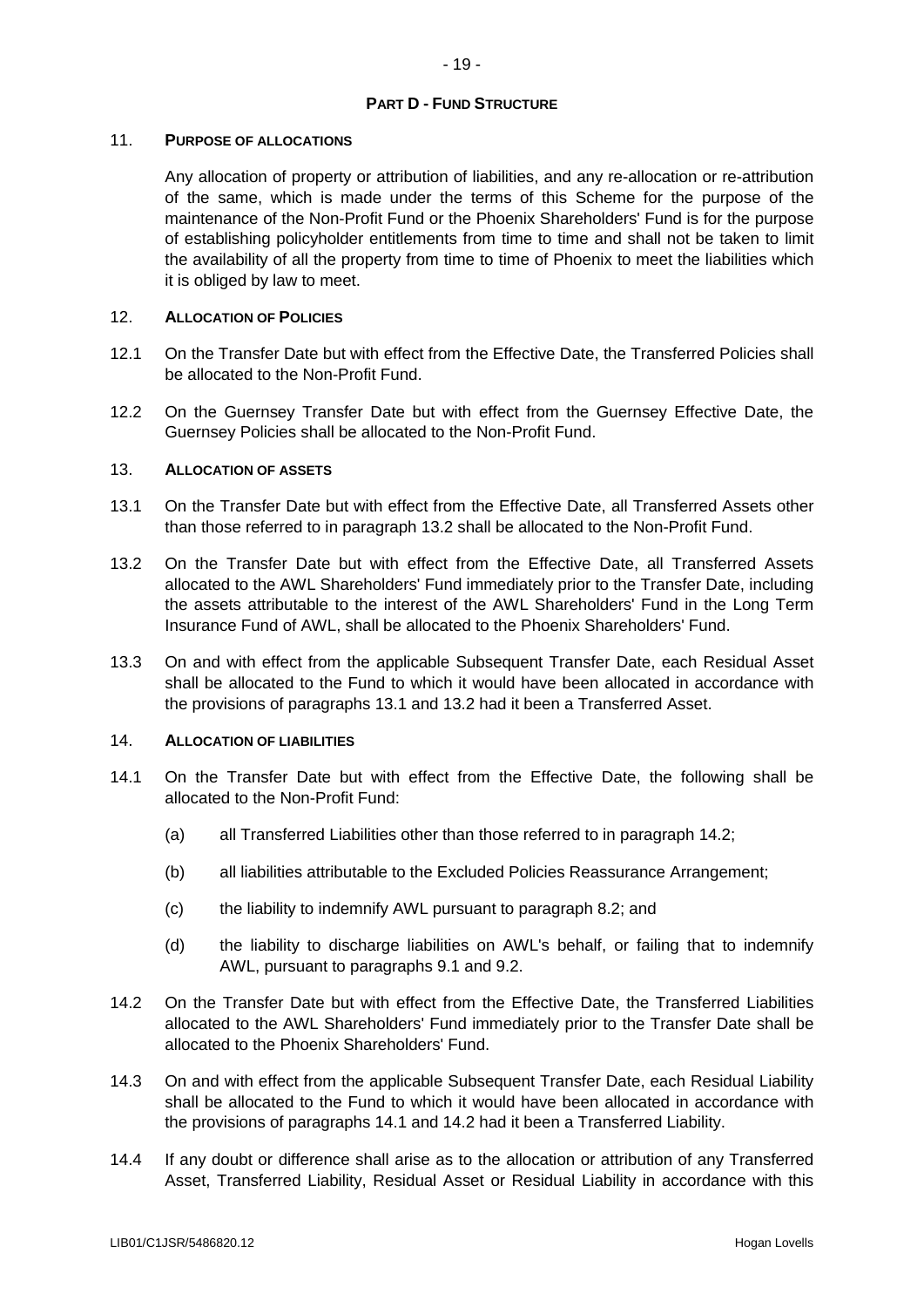Scheme, the same shall be determined by the Phoenix Board, having regard to advice from the Phoenix Chief Actuary.

### <span id="page-21-0"></span>15. **LINKED FUNDS**

- <span id="page-21-1"></span>15.1 On the Transfer Date but with effect from the Effective Date, the property and any associated liabilities comprised in each Linked Fund of AWL shall be allocated to and become comprised in a corresponding Linked Fund of Phoenix within the Non-Profit Fund, comprising immediately following the Transfer Date the same number and value of units as were comprised within the relevant Linked Fund of AWL immediately prior to the Transfer Date.
- 15.2 On the Transfer Date but with effect from the Effective Date:
	- (a) subject always to the provisions of this paragraph [15,](#page-21-0) in relation to any benefits under Transferred Policies which are linked to a Linked Fund of Phoenix pursuant to paragraph [15.1,](#page-21-1) Phoenix shall become entitled to the same rights and powers and be subject to the same duties and liabilities as applied to AWL in relation to the corresponding Linked Fund of AWL immediately prior to the Transfer Date; and
	- (b) benefits under any Transferred Policy which, immediately prior to the Transfer Date, were linked to any one or more Linked Fund(s) of AWL shall become linked to the corresponding Linked Fund(s) of Phoenix and Phoenix shall allocate to each such Transferred Policy the same number and classes of units in the corresponding Linked Fund(s) of Phoenix as the number and classes of units in the relevant Linked Fund(s) of AWL which were allocated to the Transferred Policy immediately prior to the Transfer Date.
- 15.3 If any property comprised in a Linked Fund of AWL falls within the provisions of paragraph [8.1](#page-18-1) all interests and rights in relation to such property shall be allocated to the relevant Linked Fund of Phoenix to which such property would, had it been a Transferred Asset, have been allocated.
- 15.4 On and with effect from the relevant Subsequent Transfer Date, each Residual Asset which is comprised in a Linked Fund of AWL shall be allocated to the Linked Fund of Phoenix to which it would have been allocated pursuant to this paragraph [15](#page-21-0) had it been a Transferred Asset.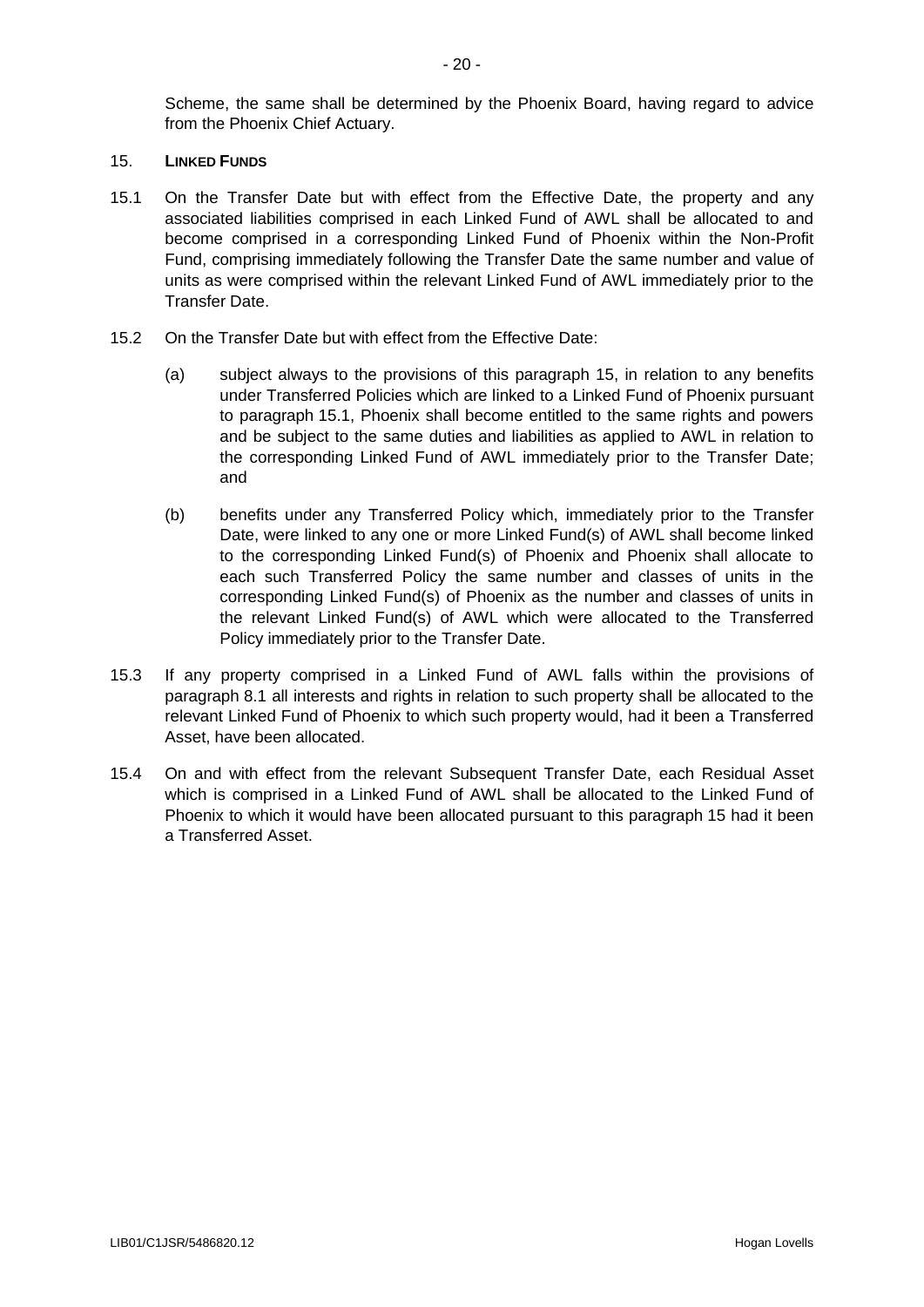## **PART E - OPERATION OF THE PHOENIX LONG-TERM INSURANCE FUND**

#### 16. **OPERATION OF THE EXISTING PHOENIX SCHEMES**

The Existing Phoenix Schemes shall, except as otherwise set out in this Scheme, continue in full force and effect.

## 17. **MAINTENANCE OF PHOENIX SUB-FUNDS**

Nothing in this Scheme shall at any time prevent Phoenix from:

- (a) establishing and maintaining new sub-funds within the Phoenix Long-Term Insurance Fund and writing in or reassuring to any such sub-funds any new Long-Term Insurance Business or any business of other sub-funds of Phoenix;
- (b) writing in or reassuring to any Fund any business;
- (c) writing in or reassuring to any Fund Policies issued pursuant to rights or options under the terms of the Transferred Policies; or
- (d) establishing and maintaining new Linked Funds.

### <span id="page-22-1"></span>18. **MERGER AND CLOSURE OF FORMER AWL LINKED FUNDS**

- 18.1 The provisions of this paragraph [18](#page-22-1) shall apply to the management of each Former AWL Linked Fund but not, for the avoidance of doubt, to any other Linked Fund established or maintained by Phoenix either before or after the Transfer Date.
- <span id="page-22-5"></span><span id="page-22-4"></span><span id="page-22-3"></span><span id="page-22-0"></span>18.2 Subject to all applicable legislation and to the extent not prohibited by the terms of the relevant policies, Phoenix, having regard to the advice of the Phoenix Chief Actuary and the interests of the relevant policyholders, shall be at liberty at any time and from time to time to:
	- (a) close to new or further investment or amalgamate any Former AWL Linked Funds, or any part or parts thereof, with any other Linked Fund;
	- (b) divide any Former AWL Linked Funds into one or more Linked Funds;
	- (c) wind up any of the Former AWL Linked Funds in accordance with paragraph [18.3;](#page-22-2)
	- (d) effect any combination of the actions referred to in paragraphs [18.2\(a\),](#page-22-3) [18.2\(b\)](#page-22-4) and [18.2\(c\)](#page-22-5) above; or
	- (e) modify or enlarge the investment objectives of any of the Former AWL Linked Funds to permit investment in assets which are reasonably similar to, or provide reasonably similar investment exposure to, those already held or permitted to be held in that Linked Fund,

on such terms as the Phoenix Board shall consider equitable as between the policyholders affected thereby (having regard to the advice of the Phoenix Chief Actuary) but, in each case, provided that Phoenix shall have first consulted with Aviva LPUK to the extent that such action affects or has the potential to affect the business of, or any fund of, Aviva LPUK or any of its policyholders. Where Phoenix consults with Aviva LPUK in accordance with this clause [18,](#page-22-1) the Phoenix Board shall have due regard to the position of Aviva LPUK, its business, funds and its policyholders.

<span id="page-22-2"></span>18.3 If Phoenix intends pursuant to paragraph [18.2\(c\)](#page-22-5) to wind up any Former AWL Linked Funds it shall cancel the units in such Linked Fund allocated to Policies upon issuing to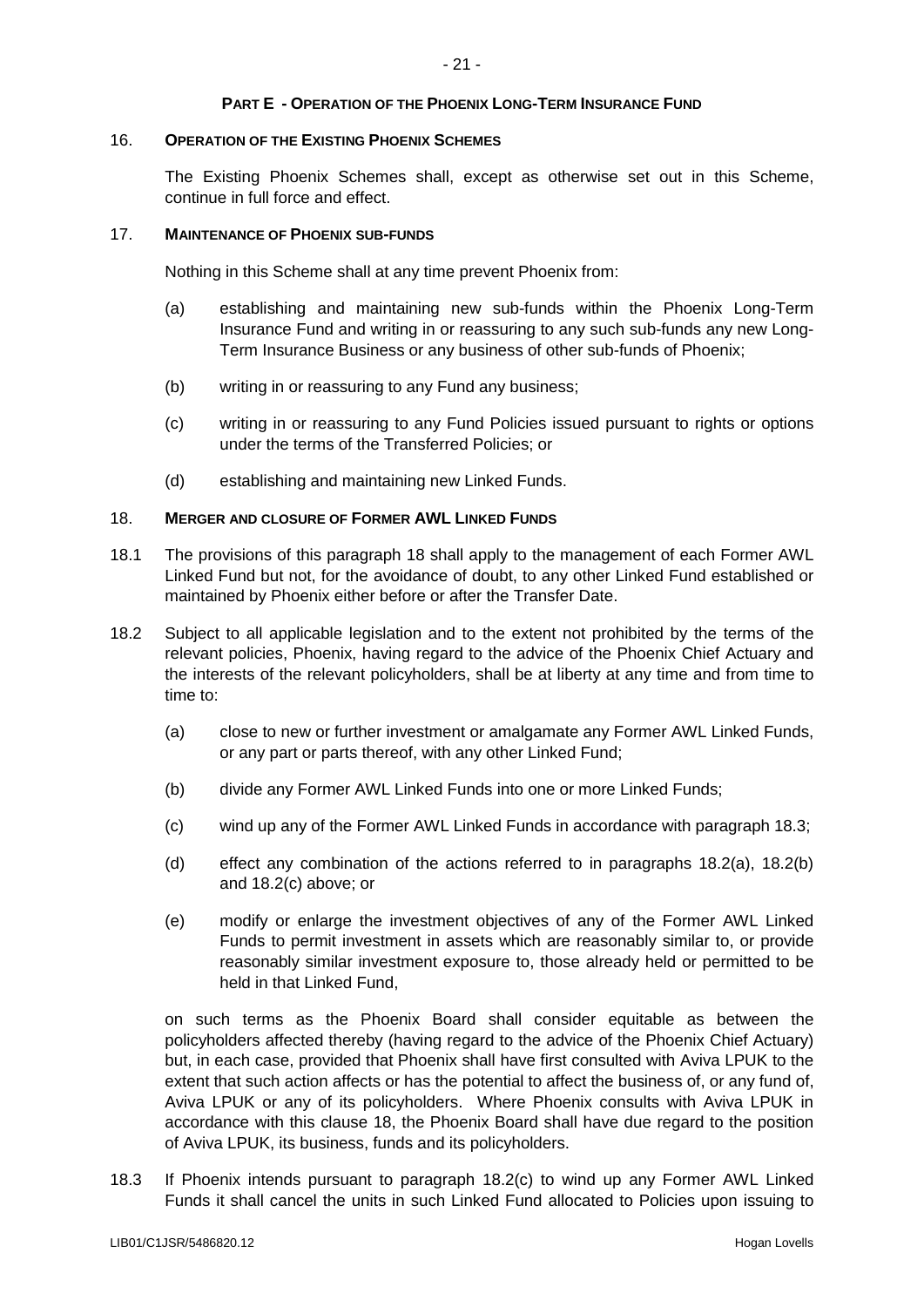the relevant policyholders, without charge, in substitution for the cancelled units, new units of an equal value (as determined by the Phoenix Board, having regard to the advice of the Phoenix Chief Actuary) in another Linked Fund. That substitute Linked Fund shall be a fund from among those available from Phoenix at the time to holders of Policies of the same class as the Policies held by the relevant policyholders and which, in the opinion of the Phoenix Board, having regard to the advice of the Phoenix Chief Actuary, provides reasonably equivalent investment exposure to the Linked Fund so wound up.

- <span id="page-23-0"></span>18.4 Where any policyholder may be affected by the application of clause [18.2](#page-22-0) and elects to Switch from the Linked Fund to which his Policy is, by its terms, linked into one or more other Linked Fund(s) to which his Policy is, by its terms, linked:
	- (a) without prejudice to any entitlement for a policyholder to effect such a Switch under the terms of the Policy, one such Switch shall be permitted by Phoenix, even where such Switch was not permitted under the terms of the Policy, provided it is effected within 12 months after the relevant change has occurred; and
	- (b) any switching charge that would otherwise apply as a consequence of such Switch during the period from the date when he receives notification that his policy may be affected until the date 12 months after the relevant change has occurred shall be waived in respect of the first (but not any subsequent) occasion when such charge would have applied. If such a Policy is linked to two or more Linked Funds, this paragraph [18.4](#page-23-0) shall apply separately in respect of each such Linked Fund that is the subject of the application of paragraph [18.2.](#page-22-0)
- 18.5 In the event that the Phoenix Board considers, having regard to the advice of the Phoenix Chief Actuary, that any group of policyholders may be disadvantaged financially by any action taken pursuant to the provisions of this paragraph [18,](#page-22-1) the Phoenix Board shall ensure that appropriate adjustments are made to the property of, or the charges levied on, the applicable Linked Fund in order to provide appropriate compensation to such policyholders.

# 19. **CONTINUITY WITH PREVIOUS SCHEMES**

The Existing AWL Schemes shall continue in full force and effect on the basis that Phoenix is a party to the Existing AWL Schemes instead of AWL and any reference in the Existing AWL Schemes to AWL shall be read as a reference to Phoenix and all rights and obligations of AWL under or relating to the Existing AWL Schemes shall be rights and obligation of Phoenix.

# 20. **DELAY IN ALLOCATIONS TO THE FUNDS**

If there is, for any reason, any delay (for which provision is not expressly made in this Scheme) in the allocation of any receipt, payment or other item to a Fund in accordance with this Scheme, the Phoenix Board, having obtained appropriate actuarial advice and subject to FSMA, shall make such adjustment, including to allow for investment return earned during the period from (and excluding) the Transfer Date to (and including) the date on which such adjustment is made, between such Funds as it considers appropriate in accordance with the principles underlying this Scheme to take account of such delay.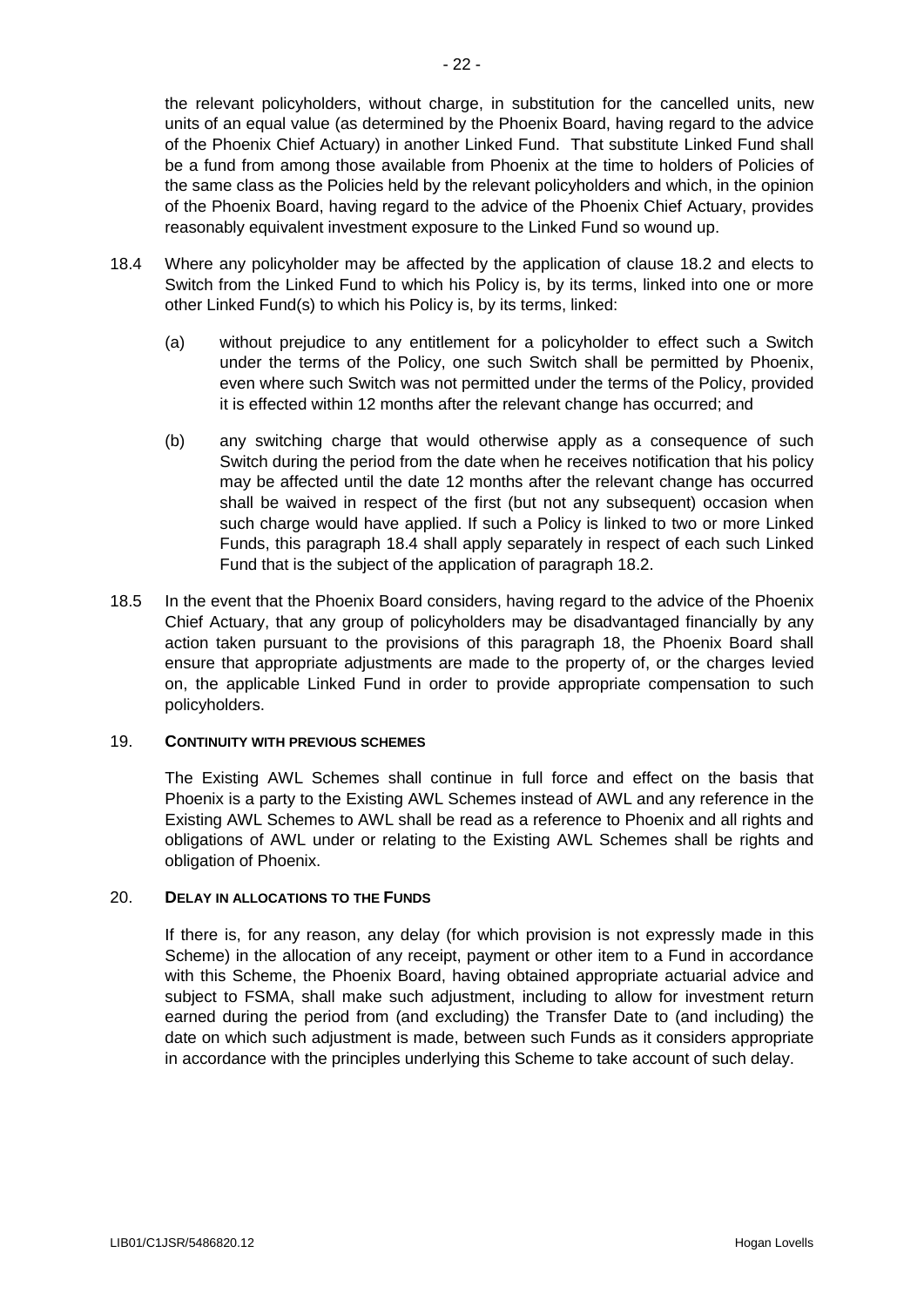## **PART F - MISCELLANEOUS PROVISIONS**

# <span id="page-24-1"></span>21. **TRANSFER DATE AND EFFECTIVE DATE**

- 21.1 This Scheme shall become operative at 23.59 GMT on 8 December 2017 or such other time and date as AWL and Phoenix may agree (being a date and time falling after the making of the Order sanctioning the Scheme).
- 21.2 Unless this Scheme shall have become operative in its entirety on or before 31 March 2018 or such later date, if any, as AWL and Phoenix may approve and the Court may allow, this Scheme shall lapse.
- 21.3 In so far as this Scheme creates rights and obligations that exist only between the parties to it, it shall so far as possible be treated as having become effective as between the parties on the Effective Date, including, without prejudice to the generality of the foregoing, for accounting purposes, and references in this Scheme to the Effective Date and the phrase "with effect from the Effective Date" shall be construed accordingly.
- 21.4 No transfer or allocation of any asset or liability nor any other matter provided for by this Scheme shall be treated, if and to the extent that such transfer or allocation or matter would affect the legal rights or obligations of any third party, as being effective with regard to that third party before the Transfer Date.
- 21.5 Any Transferred Asset which ceases to be an asset of AWL between the Effective Date and the Transfer Date shall be deemed to have been disposed of by Phoenix at the date on which it was disposed by AWL and any Transferred Asset which is acquired by AWL between the Effective Date and the Transfer Date shall be deemed to have been acquired by Phoenix at the date on which it was acquired by AWL.
- 21.6 Any Transferred Liability which ceases to be a liability of AWL between the Effective Date and the Transfer Date shall be deemed to have been discharged by Phoenix at the date on which it was discharged by AWL and any Transferred Liability which becomes a liability of AWL between the Effective Date and the Transfer Date shall be deemed to have become a liability of Phoenix at the date on which it became a liability of AWL.

# 22. **COSTS AND EXPENSES**

The costs and expenses incurred by Phoenix and AWL in relation to the preparation and carrying into effect of this Scheme, whether before, on or after the Transfer Date, shall be borne by the Phoenix Shareholders' Fund.

#### <span id="page-24-0"></span>23. **MODIFICATION OR ADDITIONS**

- 23.1 AWL and Phoenix may consent to any modification of or addition to this Scheme or to any further condition or provision affecting the same which, prior to its sanction of this Scheme, the Court may approve or impose (for the avoidance of doubt, without prejudice to the position which the Regulators may take in relation to any such modification or addition).
- 23.2 Subject to paragraph [23.4,](#page-25-0) at any time after the sanction of this Scheme, Phoenix (or, if AWL is directly affected by the proposed amendment, Phoenix and AWL jointly) shall be at liberty to apply to the Court for consent to amend its terms, provided that in any such case:
	- (a) the Regulators shall be given written notice of the proposed amendment at least 28 days prior to the making of the application to the Court and shall have the right to be heard at any hearing of the Court at which such application is considered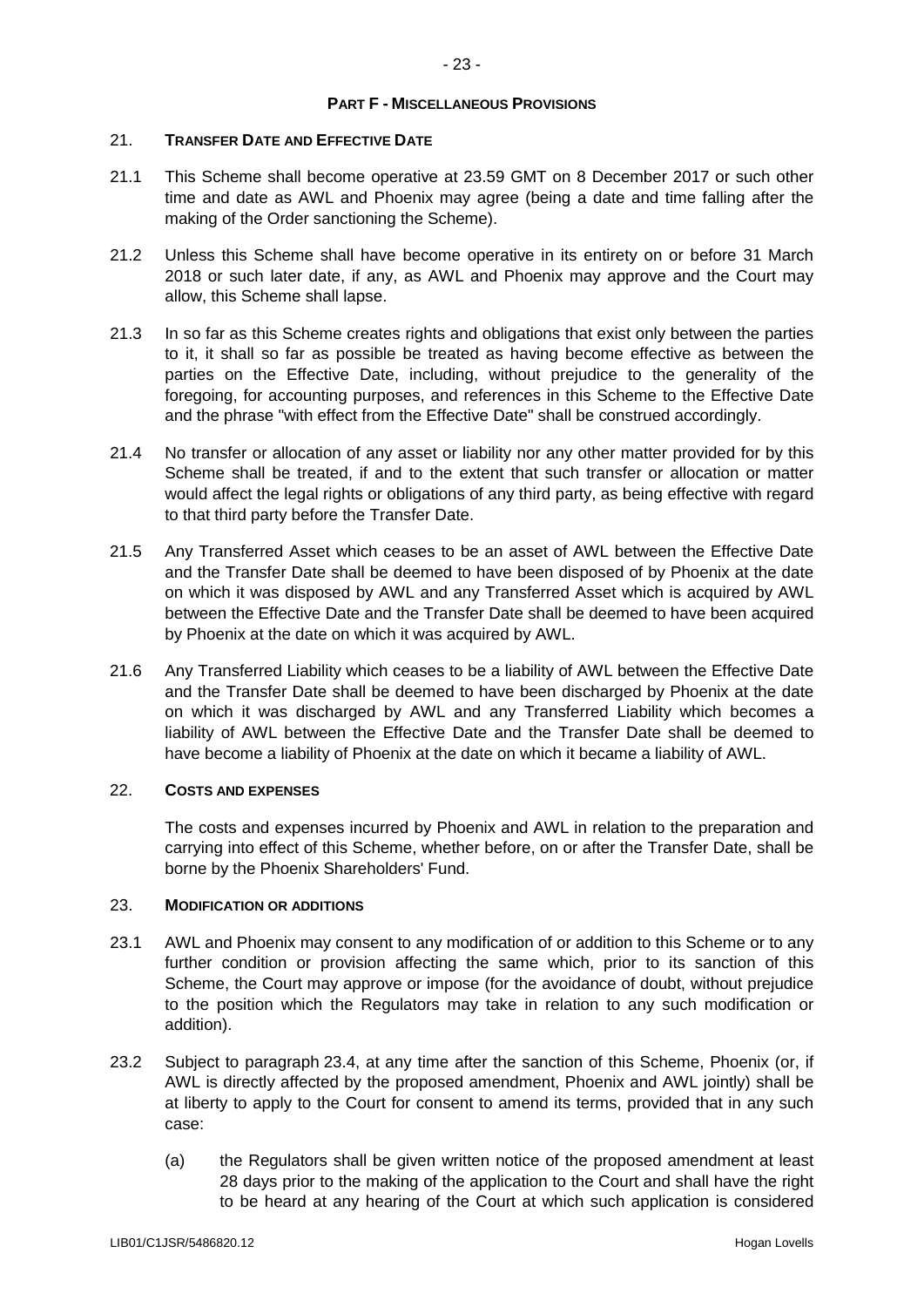(including to make representations as to the appropriate publicity in relation to the proposed amendment);

- (b) Phoenix has complied with any directions given by the Court as to publicity in relation to the proposed amendment; and
- (c) such application shall be accompanied by a certificate from an independent actuary to the effect that in his opinion the proposed amendment will not materially adversely affect the security or reasonable expectations of the policyholders of Phoenix including the holders of the Transferred Policies.
- 23.3 If such consent is granted, Phoenix and where applicable AWL may amend the terms of this Scheme in accordance with such consent.
- <span id="page-25-0"></span>23.4 The consent of the Court shall not be required in relation to minor and/or technical amendments to the terms of this Scheme (including amendments to correct manifest errors) that may be proposed by Phoenix and, where applicable, agreed by AWL in writing, provided that the Regulators have been notified of the same at least 28 days in advance of the amendment being made and have not objected (unless the Regulators have confirmed non-objection prior to that date).

## 24. **EVIDENCE OF TRANSFER**

- <span id="page-25-1"></span>24.1 The production of a copy of the Order and of this Scheme, with any modifications made under paragraph [23,](#page-24-0) shall for all purposes be conclusive evidence of the transfer to, and vesting in, Phoenix of:
	- (a) from the Transfer Date, the Transferred Business, the Transferred Assets and the Transferred Liabilities; and
	- (b) from each Subsequent Transfer Date, the Residual Assets and the Residual Liabilities.
- 24.2 In order to enable Phoenix to complete any title to any property or interest in land transferred to and vested in it by virtue of this Scheme by notice of title or otherwise or in order to deduce title, without prejudice to paragraphs 3 and [24.1,](#page-25-1) this Scheme and/or the Order, with any modifications made under paragraph [23,](#page-24-0) together with any document ancillary thereto (including a certificate of any officer or employee of Phoenix identifying the relevant property or interest in land) shall be deemed to be, and may be used as, a general disposition, conveyance or (as the case may be) assignation of such property or interest in favour of Phoenix.

# 25. **THIRD PARTY RIGHTS**

It is not intended that any person who is not a party to this Scheme may enforce any of its terms, whether by virtue of the Contracts (Rights of Third Parties) Act 1999 or otherwise.

#### 26. **GOVERNING LAW**

This Scheme shall be governed by and construed in accordance with English law.

Dated: [●]